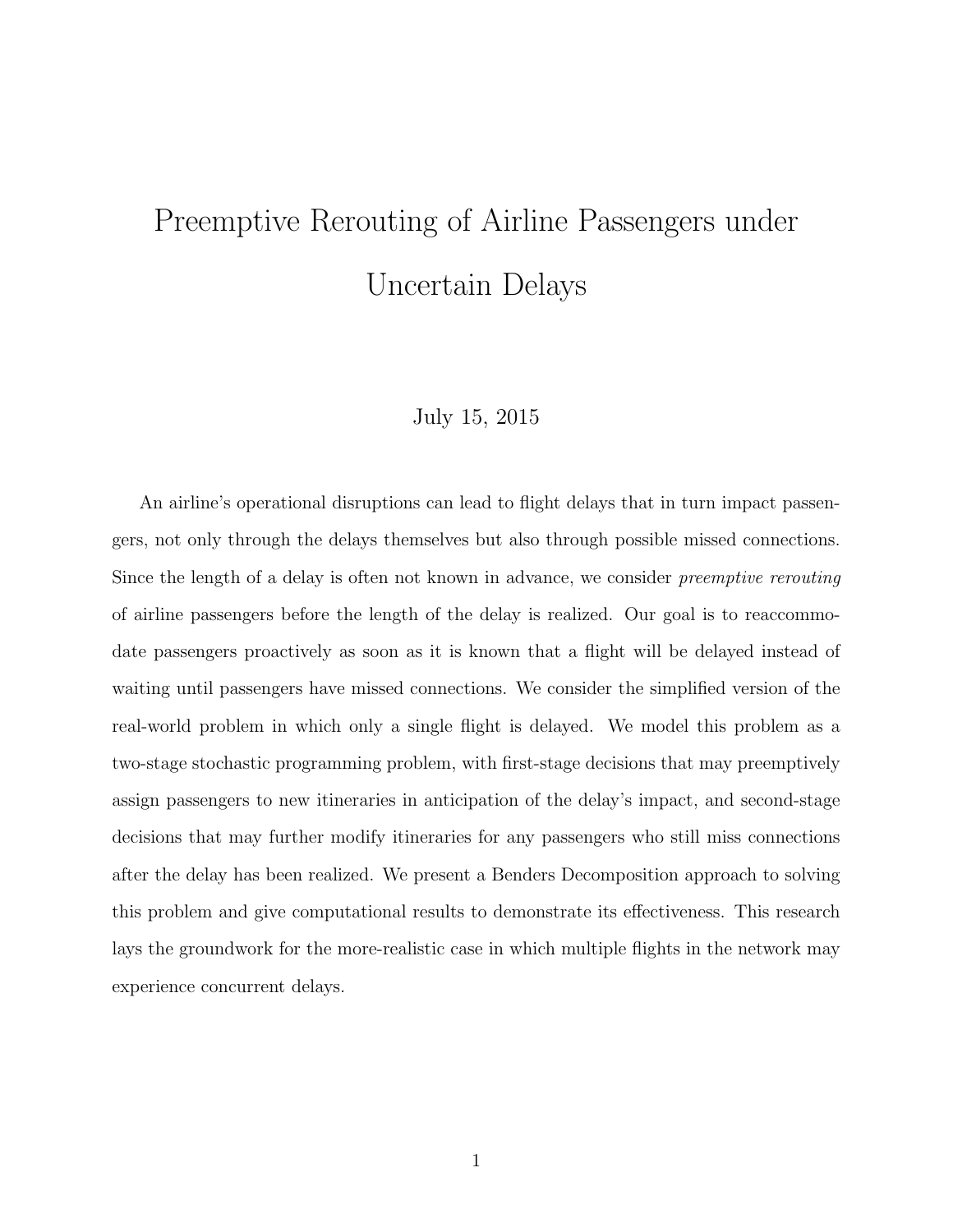### 1 Introduction

Airlines often face unexpected disruptions of their scheduled flight times, frequently caused by inclement weather, maintenance problems, and system congestion. A delay in one flight often propagates to other flights through delayed aircraft and crews. These operational disruptions can lead to flight delays that in turn impact passengers, not only through the delays themselves but also through resulting missed connections.

According to http://www.transtats.bts.gov (n.d.), in the period from January 2014 to February 2015, about 24% of flights in the US were delayed or cancelled (based on reporting carriers). Specifically, in the first two months of 2015, which represent the current available data for this year, 21.26% of flights were delayed and 3.61% were cancelled. It is clear that this high percentage of flight delays and cancellations causes passengers to miss many flight connections.

Passenger reaccommodation is commonly handled on an ad hoc basis, where each passenger is considered separately and only after a connection has been missed. Some airlines may watch for passengers who will be most affected when flights are delayed, especially those who have flights that are international or are at the end of the day, but reaccommodation is often done manually.

Unlike many other airline recovery problems, little research has been done on passenger reaccommodation. In this paper, we propose an approach to improve the recovery of passengers impacted by delays. In particular, we focus on doing so proactively, anticipating and addressing a possible missed connection, rather than waiting until after the missed connection has occurred.

Before looking at an example, we explain the idea of an itinerary. An itinerary is a passenger's plan consisting of one of more flights in a relative short time period that will end in the desired destination. Thus, an itinerary may be just one flight, and normally not more than 2 or 3. Also, this means that passengers on a given flight usually represent at least several different itineraries and therefore possible missed connections.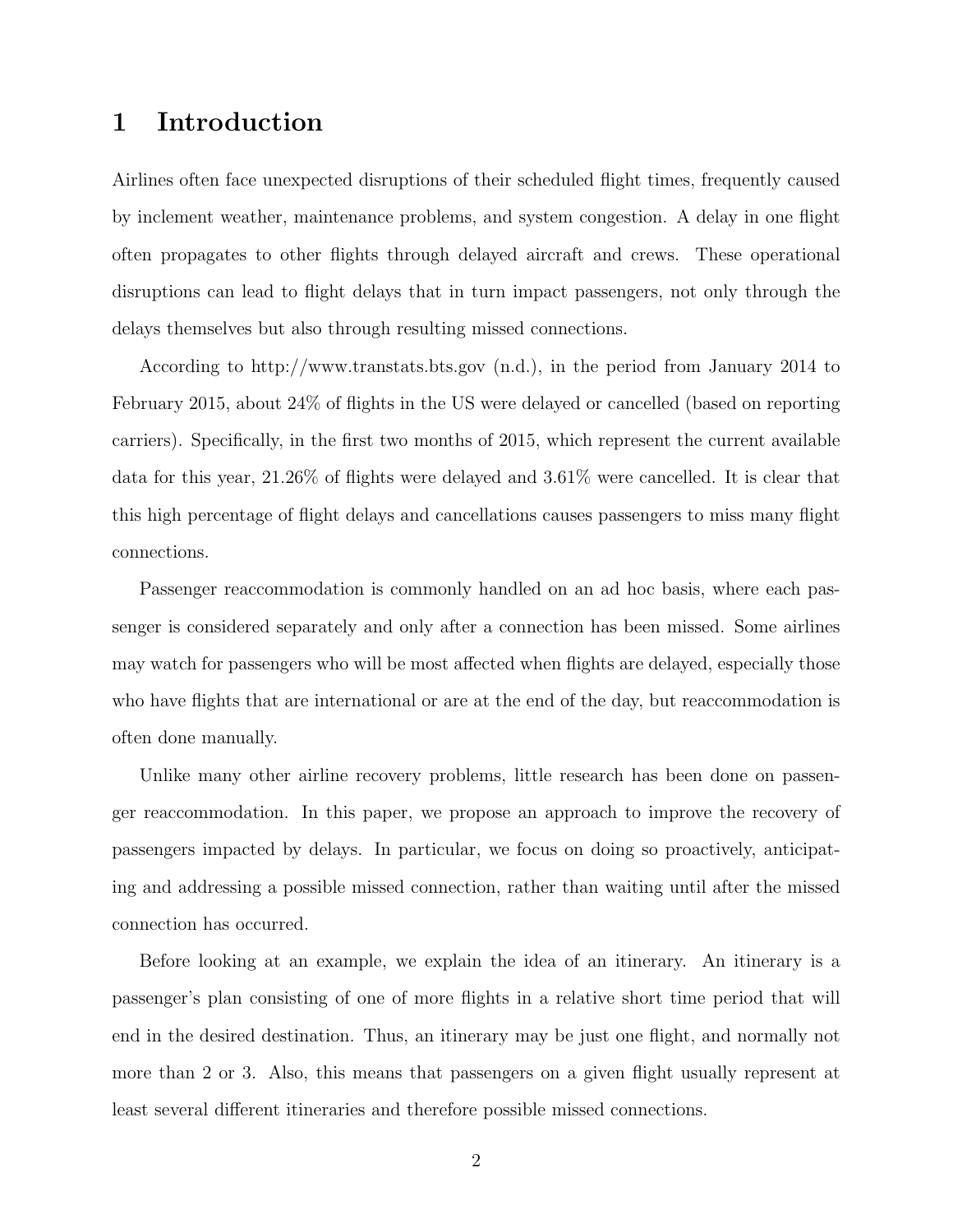In particular, the length of a delay is often not known in advance, presenting challenges in making decisions for passengers, as illustrated by the following example. Suppose that a passenger has an itinerary consisting of two flights:

- Flight A from EWR to DTW, departing at 12:00pm and arriving at 2:10pm
- Flight B from DTW to LAX, departing at 3:40pm and arriving at 6:25pm

Further suppose that there is a mechanical delay on Flight A. The delay will either be 45 minutes, if the necessary part is available on site, or three hours, if the part must be flown in from another airport.

Other itineraries that have available capacity are the following:

- Itinerary 1:
	- Flight C from EWR to CMH, departing at 12:30pm and arriving at 2:30pm
	- Flight D from CMH to LAX, departing at 5:30pm and arriving at 8:00pm

• Itinerary 2:

- Flight A from EWR to DTW, departing at 12:00pm and arriving at 2:10pm
- Flight E from DTW to LAX, departing at 7:10pm and arriving at 9:55pm

Consider two possibilities. In the first, the passenger remains on her original itinerary. If the delay on her first flight turns out to be 45 minutes, then she will make her second flight and reach her destination on time. Conversely, if the delay is three hours, then she will miss her second flight. In this case, she will receive a new itinerary consisting of Flight E arriving at 9:55pm, 3 hours and 30 minutes later than planned.

Alternatively, if the passenger proactively switches to Flight C when the delay on her first flight is discovered, she will arrive at her destination at 8:00pm, 1 hour and 35 minutes later than planned.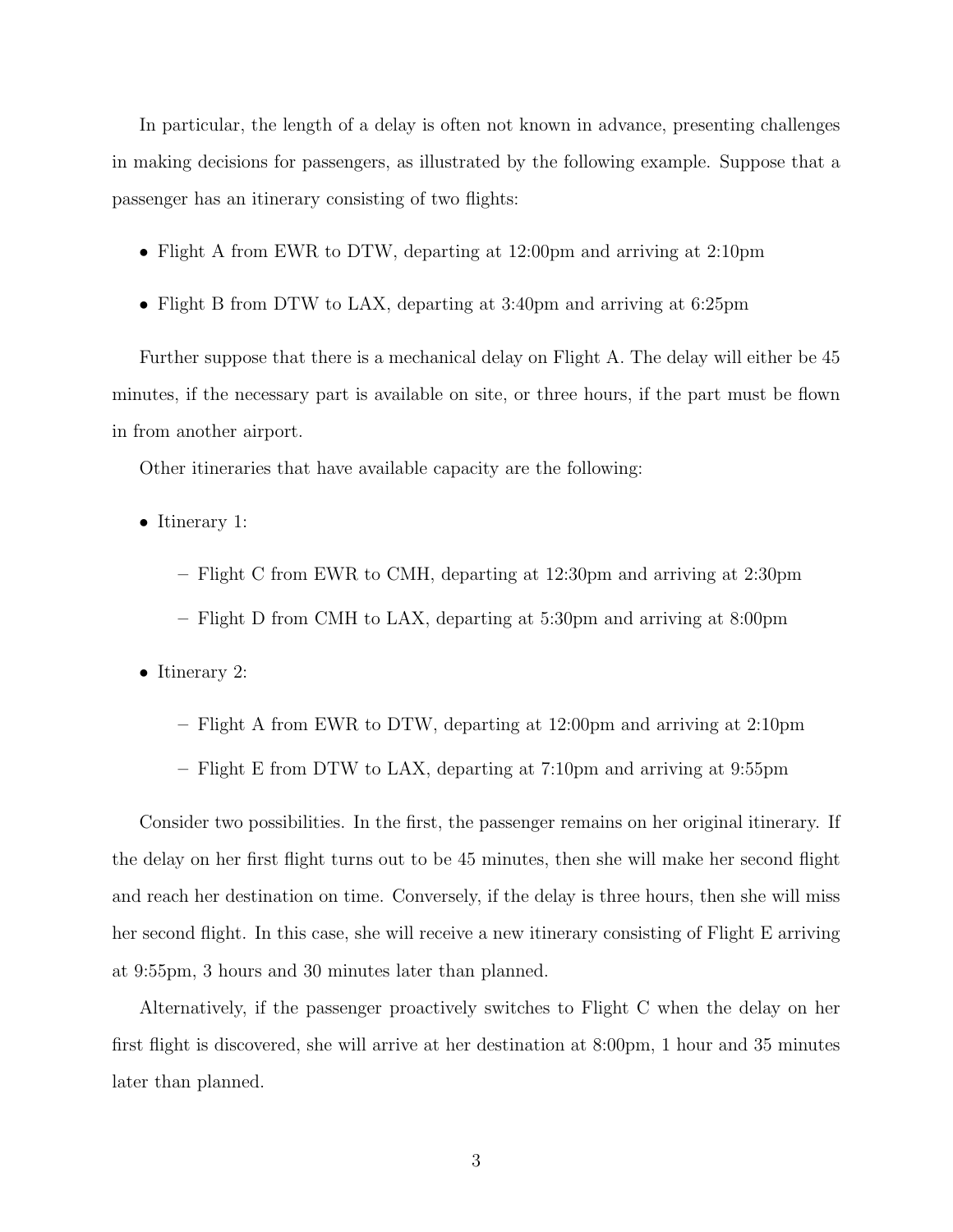In this example, keeping the original itinerary with the delayed flight leads to the passenger arriving either on time or 3.5 hours late, depending on the duration of the delay. Alternatively, changing itineraries proactively when her first flight's mechanical delay is discovered ensures that the passenger will arrive one hour and 35 minutes late. The optimal choice depends on the probability of each possibility for the length of delay and on the passenger's individual preferences. A passenger's priorities may depend on her destination, reason for travel, schedule once at her destination, and other considerations.

In actuality, airlines often have passengers keep their original itineraries until the delay length is realized, instead of considering the option of proactively moving the passengers onto different flights. If that is the case, after the delayed flight reaches its destination, recovery decisions are made and disrupted passengers are reaccommodated one-by-one.

This method has limitations in that, since passengers are not given new itineraries until they have already missed connections, alternate flight possibilities may be lost. Conversely, if reaccommodated proactively, passengers may be able to take itineraries that would otherwise no longer be available. This is the focus of our approach.

The remainder of the paper is arranged as follows. In Section 2, we review the literature, discussing work in passenger routing and, more broadly, airline recovery in general. Next, in Section 3, we present the PRP (Preemptive Rerouting of Passengers) Model. In Section 4, we discuss the implementation of the model, including how Benders Decomposition is used to find solutions in tolerable run times. Last, Section 5 contains a summary and discussion of future research plans.

The contribution of our research is in introducing a new approach to passenger reaccommodation that proactively handles passenger delays before misconnections occur. We present the PRP model and investigate a Benders Decomposition-based approach to finding tractable solutions. Our computational results show the approach's effectiveness for reducing the length of passenger delays. Thus, the model lays the groundwork for studying the more realistic problem in which multiple flights may experience concurrent delays.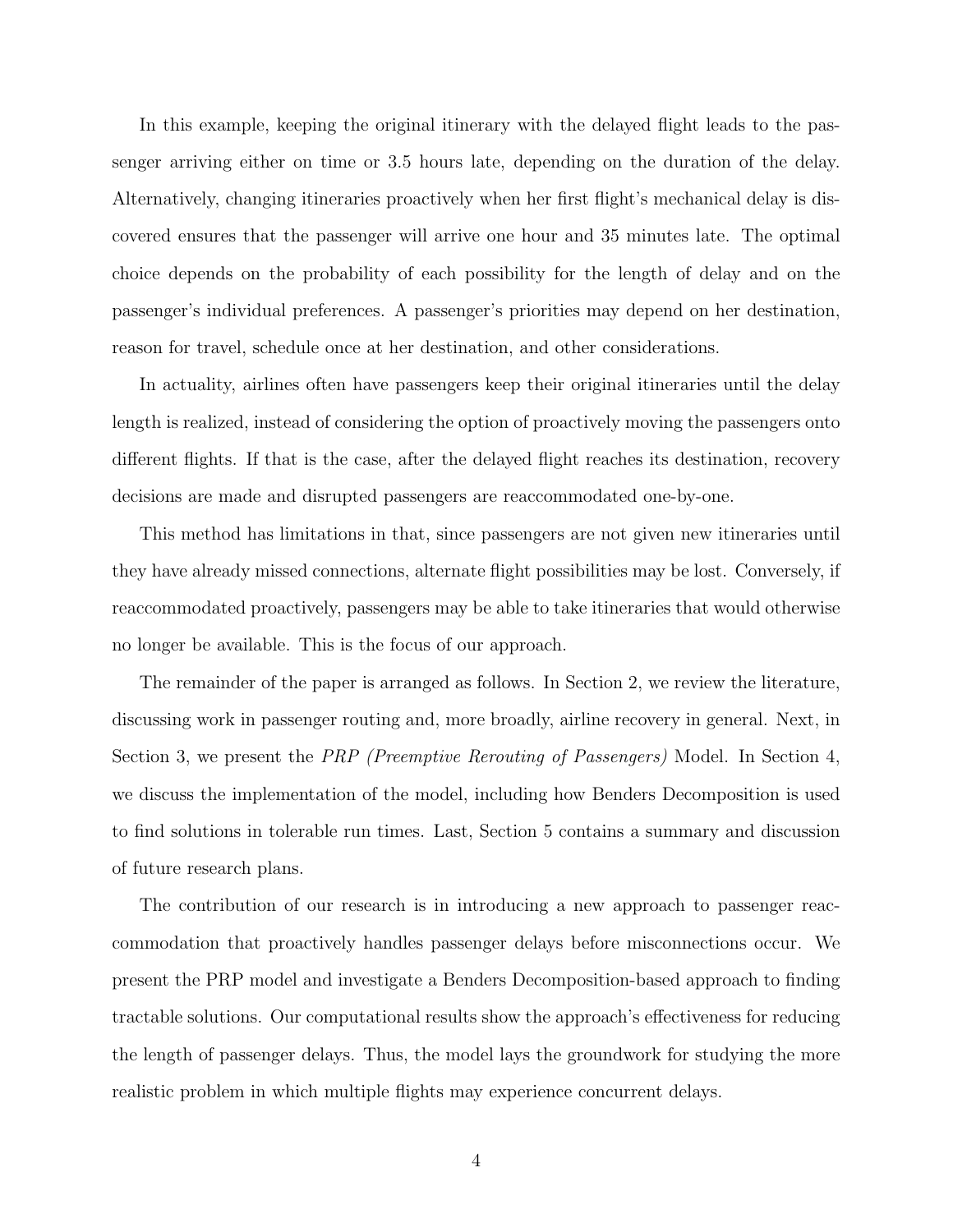### 2 Literature Review

When a flight is delayed or canceled, its passengers must be reaccommodated and the flow balance for the aircraft and crew must be preserved. Although there has been substantial research on recovery methods in passenger aviation, not much research has been done specifically in the area of passenger reaccommodation after a delay, and we did not find any other papers addressing preemptive rerouting of passengers. Below, we briefly discuss some models that route passengers, recovery of other factors, and recovery of multiple system resources including passengers.

### 2.1 Models that Route Passengers

There have been several papers that address routing of passengers, though not specifically re-routing after delays.

For example, within the fleet assignment model (FAM), it is necessary to consider not only assignment costs but also passenger revenues (often modeled through spill costs, the revenue loss associated with an aircraft that is too small to accommodate all demand for the flight). In Rexing (1997) and Rexing et al. (2000), the authors allow small changes in an original flight schedule in order to give better options while solving the fleet assignment problem and minimize operating costs and spill costs. To capture this, the model must explicitly consider the assignment of passengers to itineraries.

In Barnhart et al. (2002), the authors create the Itinerary-Based Fleet Assignment Model that approximates spill costs and recapture of passengers, producing better solutions for fleet assignments. The Passenger Mix Model is also described, where decisions are made as to what fraction of passengers from each itinerary to spill to each other itinerary given a solution to FAM. The authors of Jacobs et al. (2008) use origin and destination network effects and expected passenger flows in their fleet assignment model.

Finally, we note that in Rosenberger et al. (2002), the authors consider passenger inconve-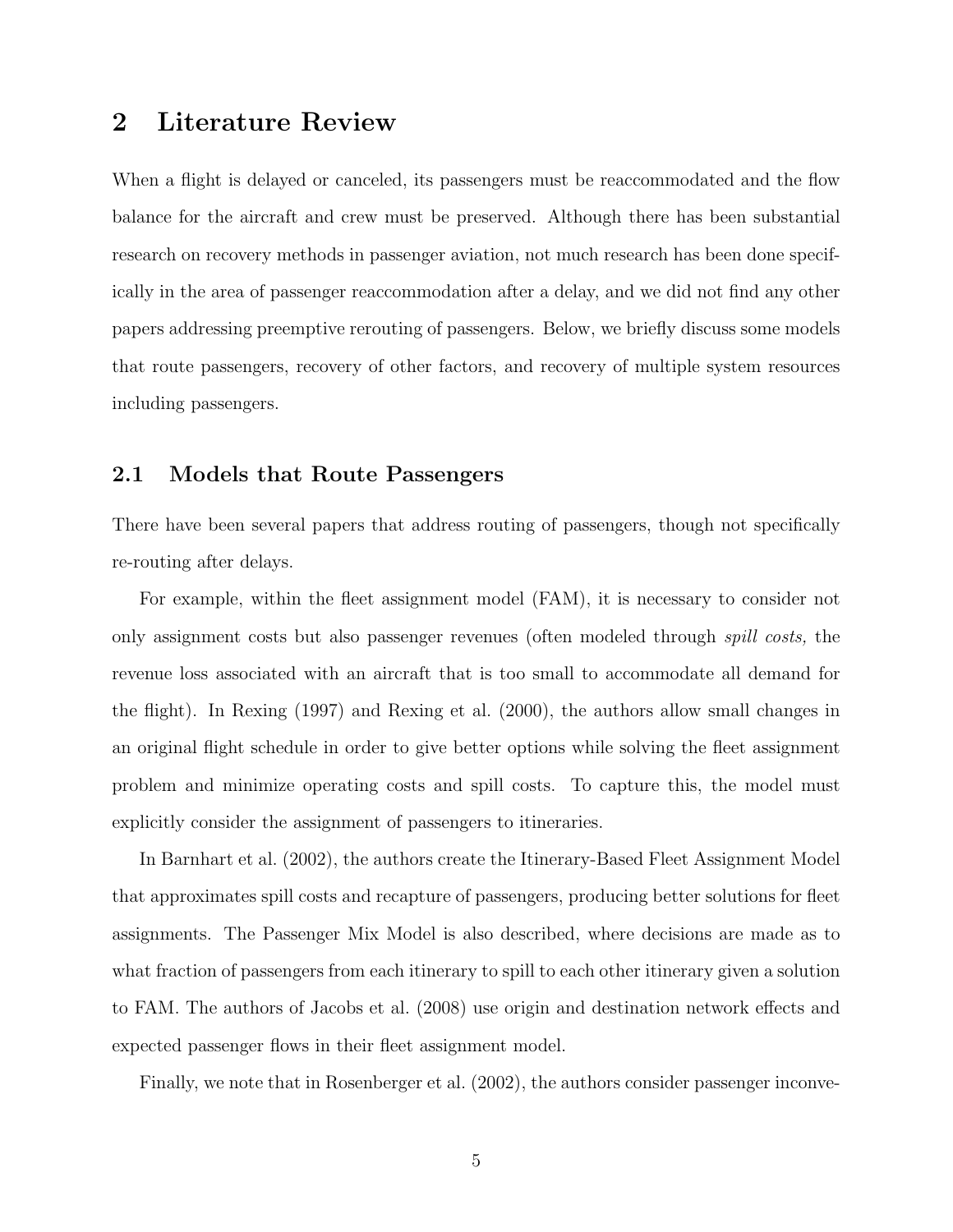nience as one way to measure the quality of a schedule by counting the number of passenger misconnections from flights being canceled or delayed as they make decisions about which flights to cancel after disruptions.

#### 2.2 Recovery of Factors Other Than Passengers

Although recovery models for passengers do not appear heavily in the literature, there is much published research on other types of recovery. In particular, recovery of aircraft, crews, and flight schedules has been studied in great depth. In addition, important research has been done on the topic of creating more robust schedules that respond better under delay situations in order to create schedules that perform better in practice.

For example, Lapp et al. (2008) study how robust a given flight schedule is, determining how delays can be propagated from one flight to others. In AhmadBeygi et al. (2010), the authors redistribute slack already existing in the system in order to lessen delay propagation. They allow small changes in the flight departure times, but do not allow changes in the fleet assignment solution or the crew scheduling solution, so that planned costs do not change, but operational performance can improve.

Delays still occur even with well-designed robust schedules. The Crew Recovery Model presented in Lettovsky (1997) and Lettovsky et al. (2000) gives solutions to the problem of creating new schedules for crews after flight delays. In Abdelghany et al. (2004), the authors present a tool for decision-making that proactively handles reaccommodation of crews. Their goal is to minimize cost from reassignments and delays. An example of a stochastic integer programming problem with recourse is given to solve the airline crew scheduling problem in Yen and Birge (2006). In the objective function of the model is the cost if the problem were deterministic, and there is also a term for the expected cost of recourse in case of disruptions.

In Rosenberger et al. (2003), the authors present a model where the decisions are what time the flights should be and how to reroute aircraft, and the goal is to minimize a function of rerouting and cancellation costs. In addition, in their section about future research, they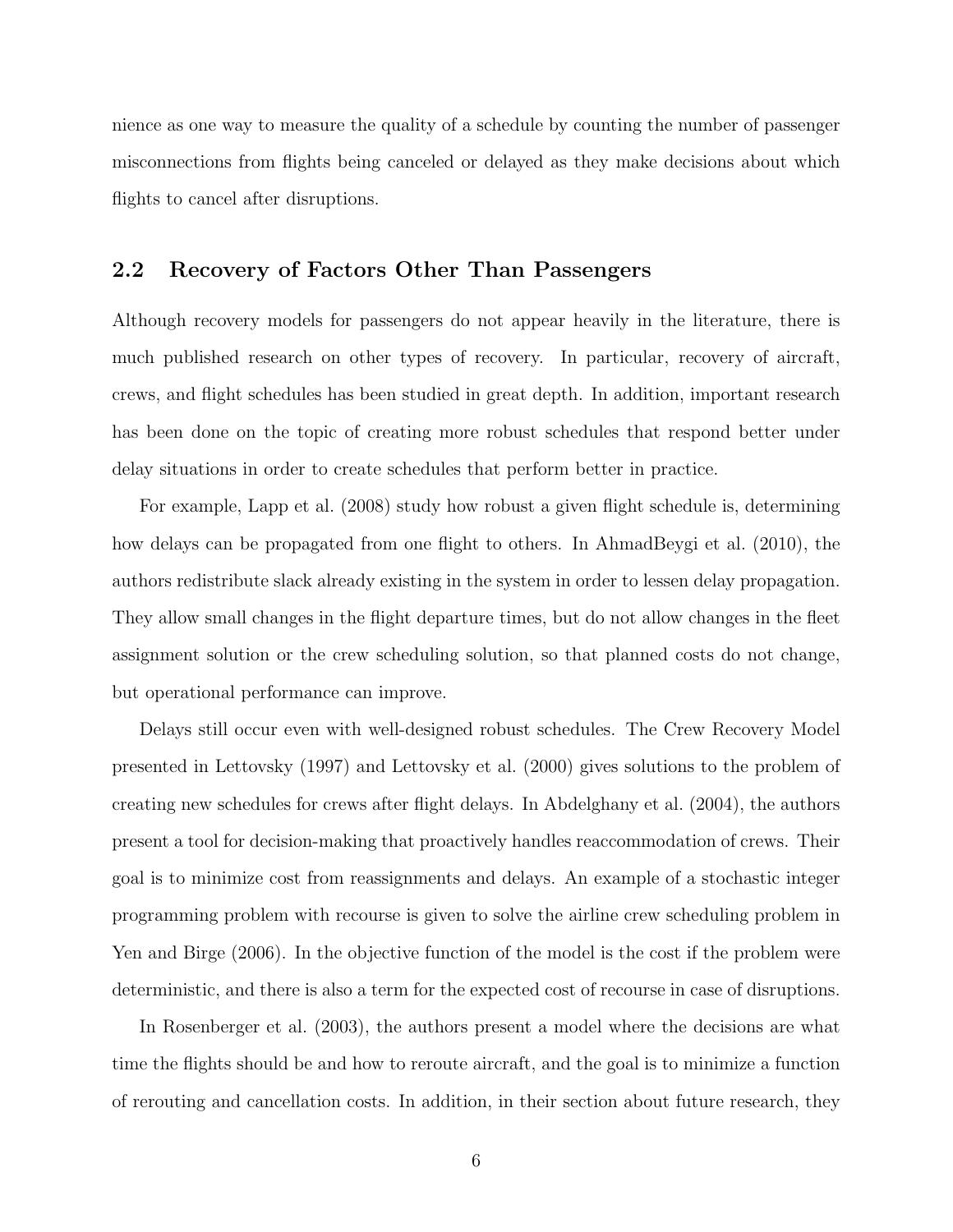discuss using a two-stage stochastic programming problem, taking into account the weather possibilities, to solve the aircraft recovery problem. The authors suggest using Benders Decomposition to solve this model to lessen the run time.

There are some similarities between aircraft and crew recovery and passenger recovery, since some of the same information is used for all three problems and resources are shared. Unfortunately, we cannot easily adapt the models for aircraft and crew recovery to help with passenger recovery. The objectives and the types of constraints are very different. For crew recovery, there are complicated work-time rules that must be followed, but there are not counterparts to these rules for passengers. Interestingly, Abdelghany et al. (2004) and Yen and Birge (2006) discuss preemptive rerouting of crews, which is similar to our work concerning passengers in some ways, but the models cannot easily be used for passengers. Similarly, in Rosenberger et al. (2003), the authors briefly suggest a method for preemptive rerouting for aircraft recovery in the future research section.

#### 2.3 Recovery of Multiple System Resources Including Passengers

In the two models in Bratu and Barnhart (2006), the goal is to balance airline costs and passenger delay costs while several decisions are made in order to choose flight departure times and cancellations and reschedule aircraft, crew, and passengers after a delay or disruption has occurred. The first model minimizes operating costs and passenger disruption costs and the second minimizes operating costs and passenger delay costs. One of the models can be solved in real-time, and the models give noticeable reductions in passenger delays and disruptions.

In Eggenberg et al. (2010), the authors give a modeling framework, presenting a "recovery network," which can be used for different factors to be reaccommodated. Each feasible recovery method corresponds to a path through the nodes and arcs in the network, which has a two-dimensional coordinate system. The authors specifically discuss handling the passenger recovery problem using their approach.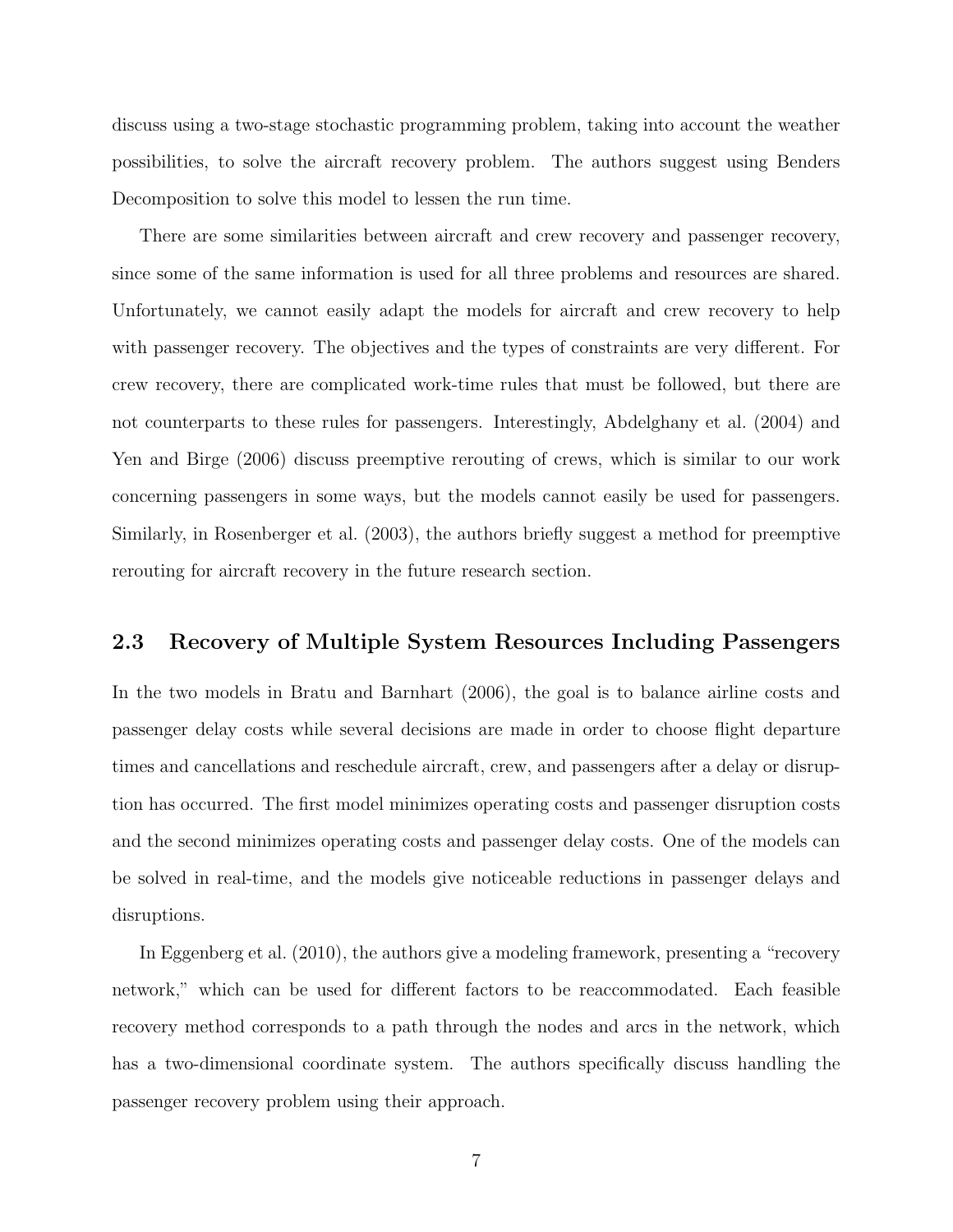In Jafari and Hessameddin Zegordi (2010), a model is solved after a disruption to reroute both aircraft and passengers simultaneously. The decisions include re-timing flights, switching aircraft, and giving passengers new itineraries. The authors use aircraft rotations and itineraries instead of flights for passengers, and include an option of reaccommodating passengers with other airlines or other transportation methods.

In Petersen et al. (2010), the authors solve simultaneously the recovery problems for the flight schedule, aircraft routings, crew schedules, and passengers' itineraries. This is advantageous, because a solution for a previous step may not produce the optimal solution for a subsequent step. Since solving this large MIP problem takes too long in most cases, the authors use Benders Decomposition, delayed column generation, and heuristics to decide which flights can be ignored as they are not affected by the delays, as well as other methods. The passenger recovery problem is modeled as a multi-commodity flow problem where flights correspond to arcs and passengers are assumed to be homogeneous. In using Benders Decomposition, the restricted master problem is the schedule generation problem, and the aircraft recovery model, the crew recovery model, and the passenger recovery model are the subproblems. Note that the three subproblems are independent of each other since they each depend only on the flight schedule. The authors present five types of Benders cuts, which are feasibility cuts for all three subproblems and optimality cuts for the crew and passenger recovery problems.

The papers presented in this section all discuss passenger reaccommodation after delays. While a goal for the authors is correcting passengers' itineraries when schedules fail, our strategy is recognizing uncertainty in how a plan will be corrected based on possibilities in delays, and to preemptively rebook passengers accordingly. In particular, we focus on doing so proactively, anticipating and addressing possible missed connections, rather than waiting until after the missed connections have occurred, giving more potential opportunities for passengers' arrival times at their destinations.

For a more comprehensive review of recovery models for flight schedules, aircraft, crew,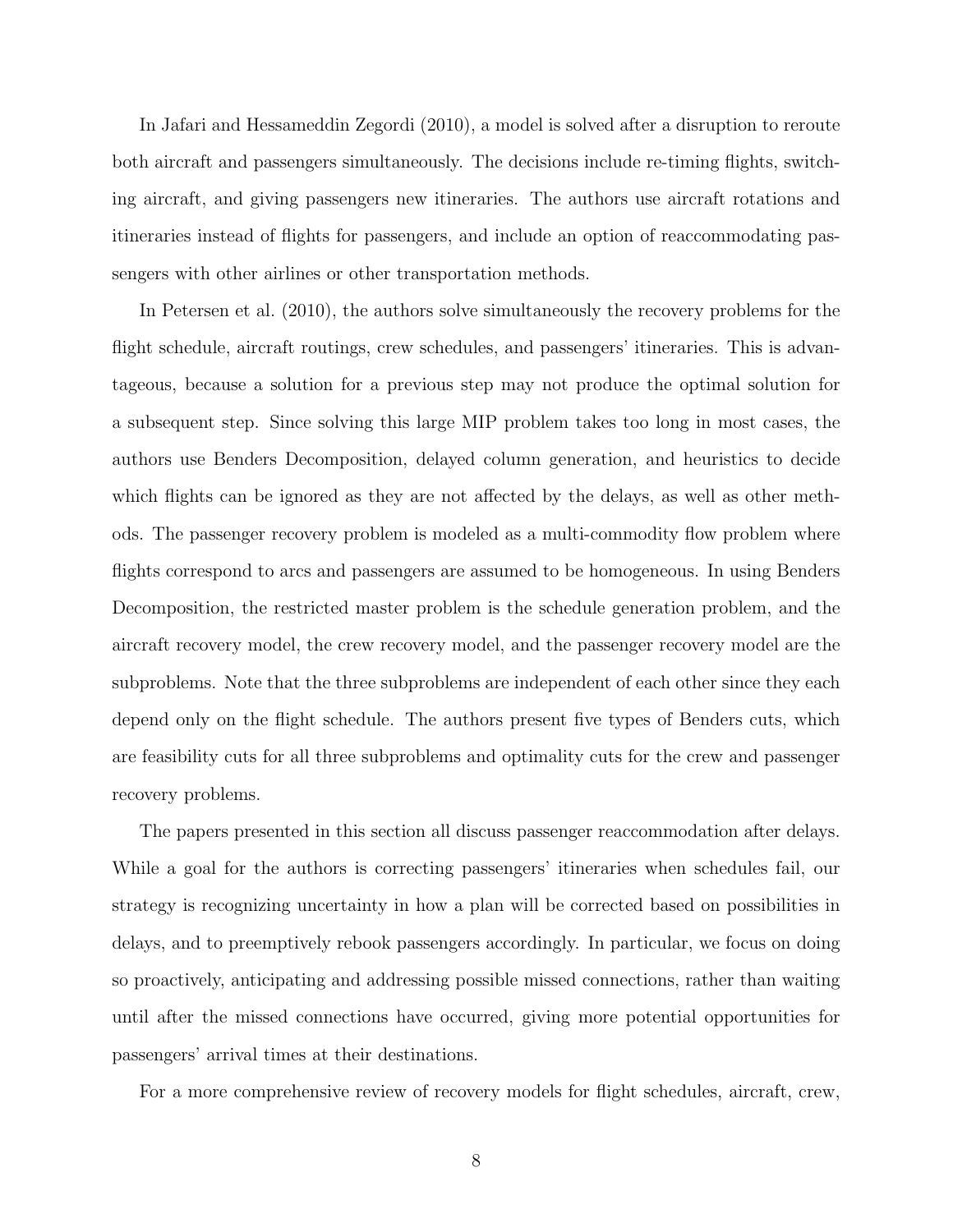and passengers, see Bratu and Barnhart (2006), Kohl et al. (2007), and Petersen et al. (2010). The book Yu and Qi (2004) is a good resource for better understanding disruptions and recovery in the airline industry. Belobaba et al. (2009) further discusses many of these topics in depth.

### 3 Rerouting of Airline Passengers

### 3.1 Problem Statement and Assumptions

We consider the problem of preemptive rerouting of airline passengers before the length of the delay of a flight is known. Our goal is to proactively reaccommodate passengers as soon as it is known that a flight will be delayed instead of waiting until passengers have missed connections.

For this problem, we assume that we are given one delayed flight with an unknown length of delay. There are a finite number of possible lengths of delay, and the probability of each candidate delay length is known. Note that we assume the delay distribution is fixed, so that our knowledge of the distribution does not change over time before the length of delay becomes known for certain. This happens shortly before the flight departs. We assume that the departure times for all other flights are known with certainty.

The decisions for this problem (in the first stage) are which updated itinerary to give to each passenger on the delayed flight when the delay is discovered. In addition, we must choose (in the second stage) alternate itineraries for any passengers who subsequently miss connections after the delay duration has been realized.

Our objective is to minimize the sum of the delay costs for all passengers on the delayed flight. We let the cost of an itinerary be the difference between a passenger's originallyscheduled arrival time at the desired destination and the actual arrival time, which depends on both the realization of the delay length and the reassignment of itineraries.

Since the passengers' originally scheduled arrival times vary, the cost assigned to a given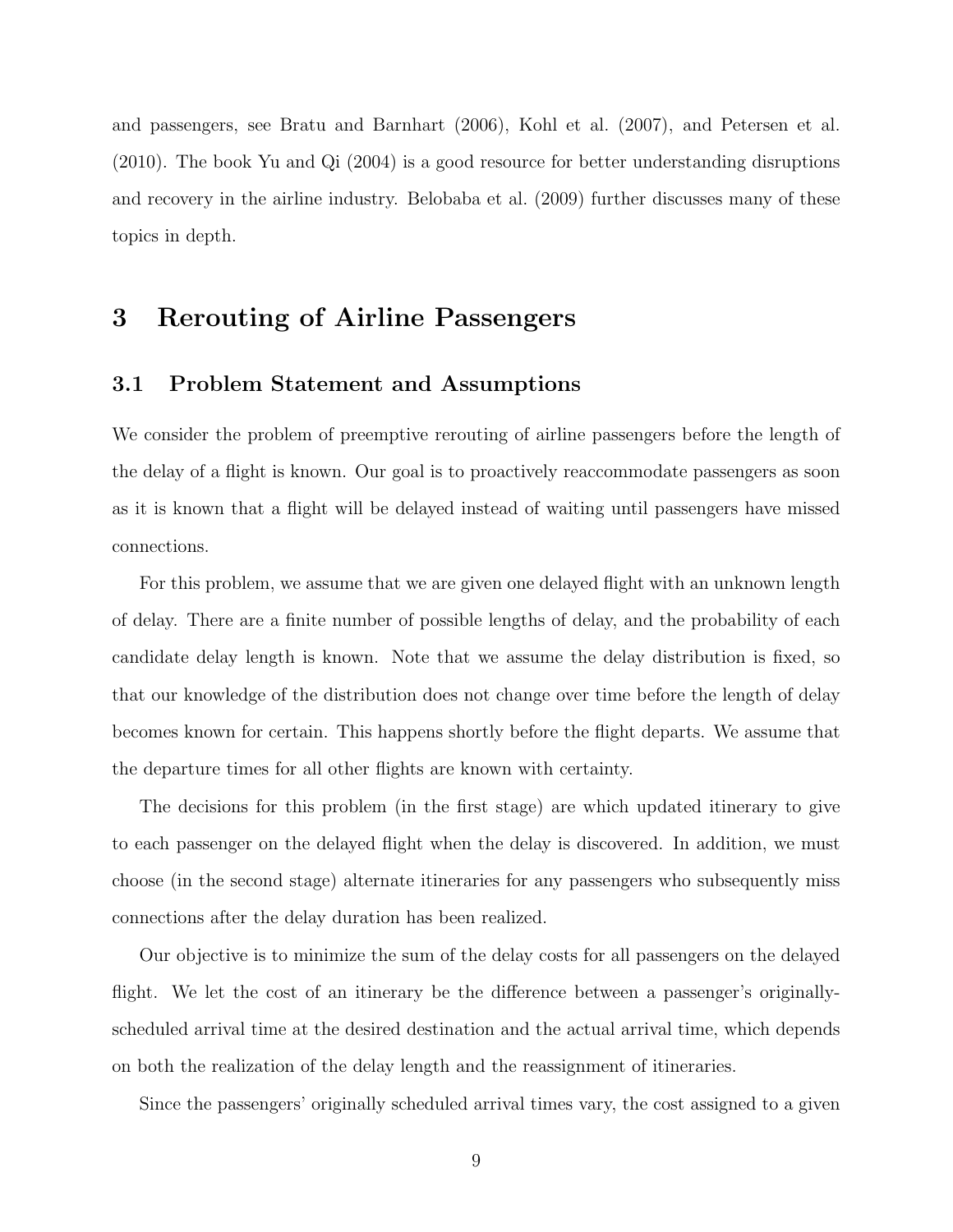itinerary depends on which passenger receives that particular itinerary. Note that more weight can be given to certain passengers, such as those who fly frequently or paid more for their tickets. The way we have chosen to measure the delay cost for a passenger is a function of only the arrival time in the final destination. No other things, such as flight time or layover location, are considered.

In defining the problem, we make the following assumptions:

- All passengers must be given first-stage itineraries that are scheduled to arrive by a given end time, and any itineraries assigned in the second stage must also arrive by this end time.
- No passenger can be assigned more than three flights in an itinerary.
- The available capacity of each flight cannot be exceeded.
- A passenger may be given a different first flight in the first-stage problem only when one of the following is true:
	- The passenger has two or more flights in his or her original itinerary and has some non-zero chance of being disrupted in at least one possible scenario.
	- The passenger has only the original flight in the itinerary. Since that flight will be delayed, it makes sense to have the option of moving to another itinerary.

### 3.2 Two-Stage Model and Solution Approach

In our approach, we first assign an itinerary to each passenger at the time that the delay is discovered. In some cases, passengers remain on their original itinerary. In other cases they are assigned to a new itinerary. Next, once the delay length is realized, we assign new itineraries to passengers whose (possibly new) stage-one itineraries have been disrupted. Our objective is to minimize the sum of all passengers' expected delays (possibly weighted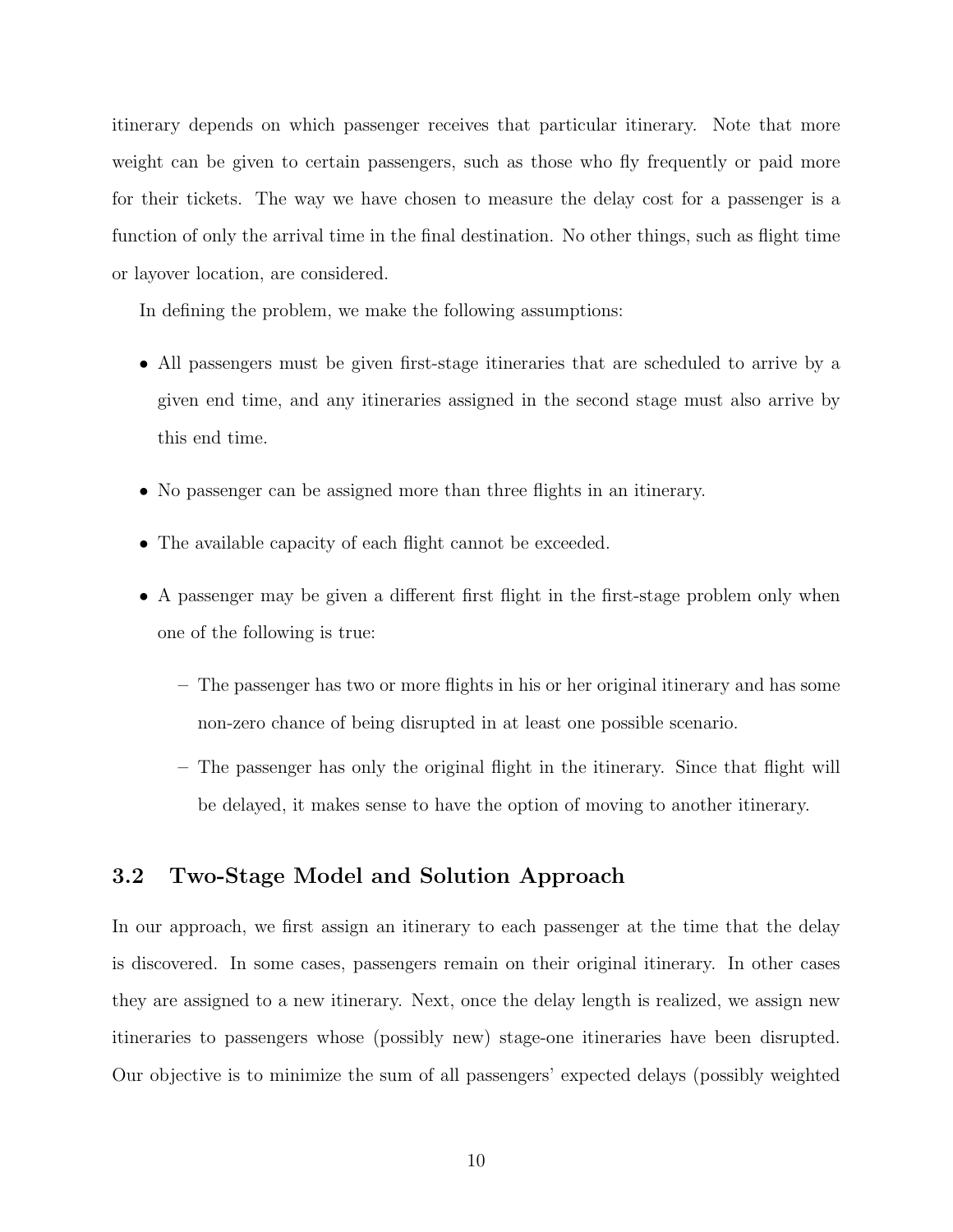to recognize preferential treatment of some passengers), where the delay is the additional time until landing compared to original itineraries.

We formulate this problem as a mixed-integer linear program with decision variables representing the two stages. For the second stage decisions, there is a set of variables for each of a finite set of possible outcomes for the delay. The costs for the second-stage problem in the different scenarios for the length of the delay are weighted by their probabilities. We then re-formulate and solve this large-scale integer programming problem using Benders Decomposition.

For both stages, we solve for an itinerary to give to each passenger. In the first-stage problem, we use an itinerary-based formulation, where binary variables represent the assignment of specific itineraries to specific passengers. Note that we can easily identify off-line, for each itinerary and each scenario, whether the itinerary would be disrupted under that scenario. This allows us to easily determine, for the second stage, what capacity remains available, i.e. which seats are reserved in the first stage but then become available in the second stage under a given scenario.

Conversely, we cannot use an itinerary-based formulation in the second-stage problem, because the integrality requirements would conflict with our intended use of a Benders Decomposition solution approach. We are able, however, to formulate this second stage as a pure minimum cost flow problem. Note that for the second stage, we do not have the same issue as in the first stage of determining capacity, as this is fixed from the first stage.

Before presenting the formulation of the PRP model, we describe its format. We define the following:

- $\Omega$  is the set of possible outcomes for the length of delay.
- $\omega \in \Omega$  is a possible outcome for the length of delay.
- $\rho^{\omega}$  is the probability of scenario  $\omega$ .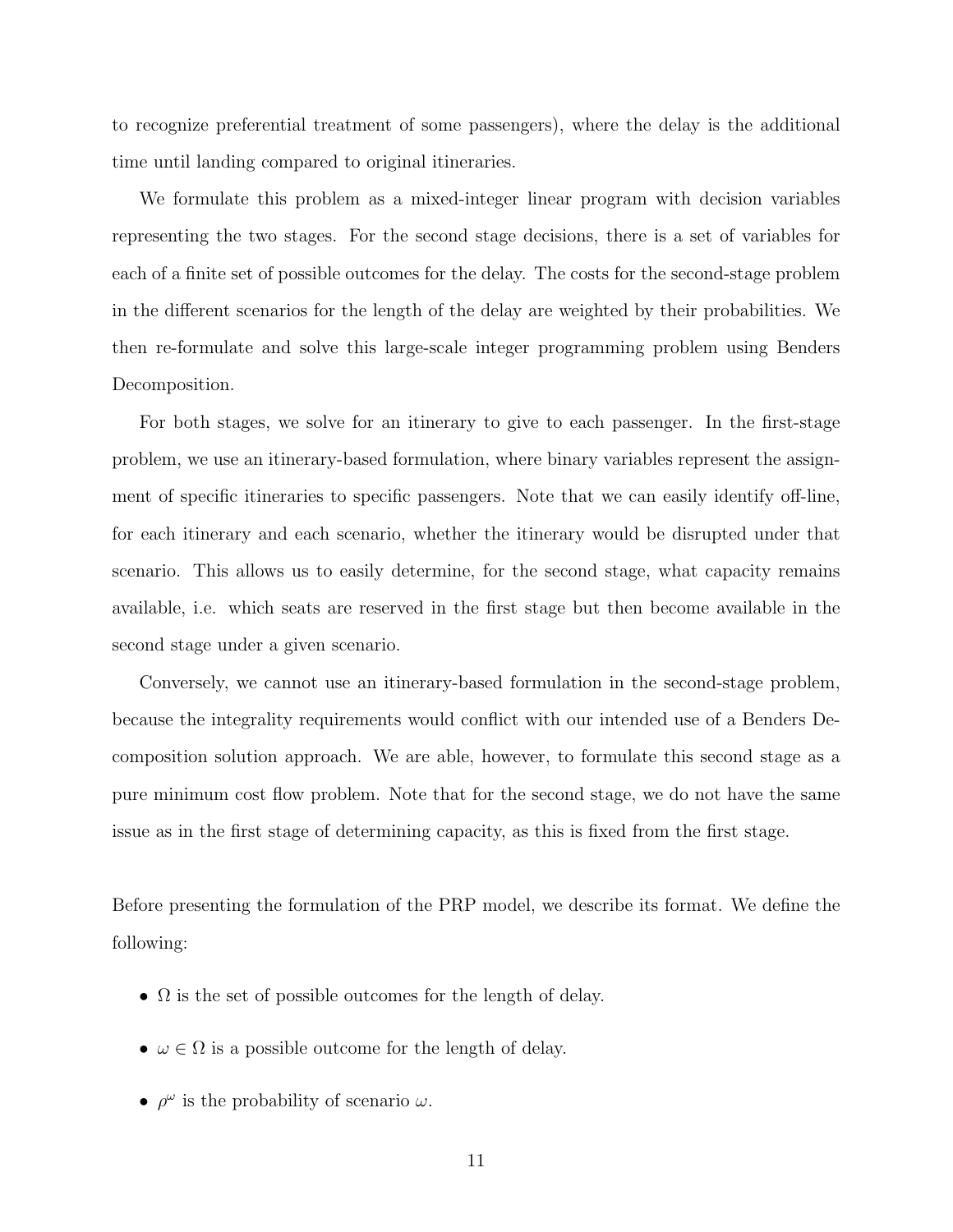- **x** is the vector of first-stage decisions.
- y is the vector of second-stage decisions.
- $f(\mathbf{x}, \omega)$  is the total delay associated with passengers completing their first-stage itineraries (which may arrive at a later time than their originally-scheduled itineraries) under scenario  $\omega$ . The delay for an itinerary is weighted by the sum of the probabilities of the scenarios where the itinerary will not be disrupted. Note that if passengers have been assigned a new first-stage itinerary and those itineraries can be successfully completed under a given *delay scenario* (situation corresponding to outcome  $\omega \in \Omega$ ), those passengers do not receive second-stage itineraries and there is no contributed second-stage delay for these passengers under these scenarios.
- $g(\mathbf{y}, \omega)$  is the total delay associated with passengers flying assigned second-stage itineraries. The delay from each second-stage itinerary is weighted by the probability of the scenarios under which the first-stage itinerary cannot be completed and the second-stage itinerary is assigned. Note that  $g(y, \omega)$  is 0 for a scenario  $\omega$  where the length of delay allows the first-stage itineraries to be successful for all the passengers.

The formulation then takes the general form:

$$
\min \sum_{\omega} \rho^{\omega} \big( f(\mathbf{x}, \omega) + g(\mathbf{y}, \omega) \big) \tag{1a}
$$

$$
s.t. \mathbf{x} \in F \tag{1b}
$$

$$
\mathbf{y} \in G(\mathbf{x}, \omega) \qquad \forall \omega \in \Omega \tag{1c}
$$

The sets F and  $G(\mathbf{x}, \omega)$  determine the constraints on **x** and **y**. In particular, constraints (1b) say that every passenger on the delayed flight must be assigned a first-stage itinerary (possibly his or her original itinerary) and that no available flight capacities can be exceeded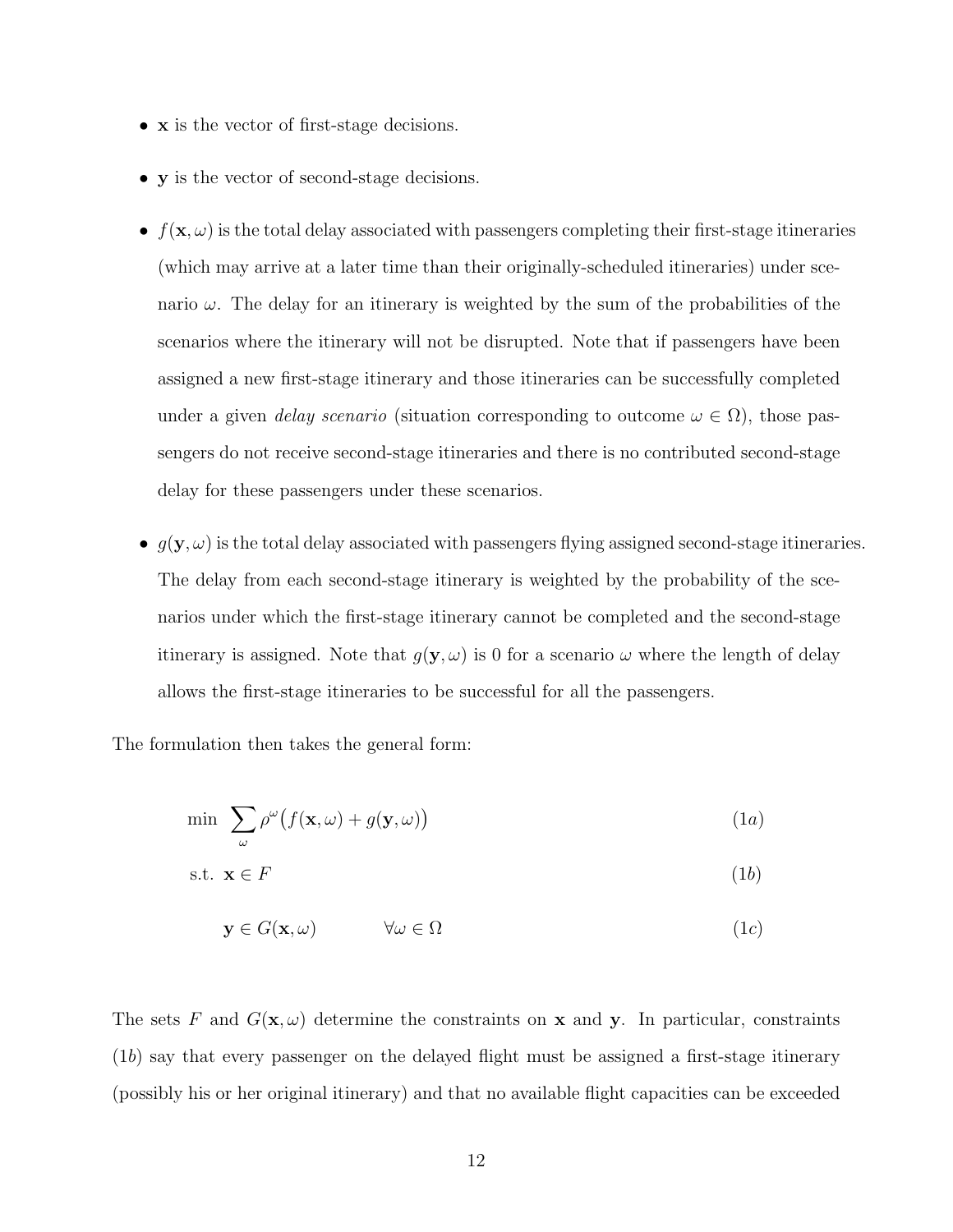in the first stage. Constraints  $(1c)$  provide an alternate itinerary to each passenger disrupted in a given scenario, those whose first-stage itinerary cannot be completed. Available flight capacity must again not be exceeded. Note that the second-stage decisions depend on the first-stage decisions, which determine which passengers are disrupted, as well as the realization of the delay length, which determines the set of viable second-stage itineraries.

### 3.3 First-Stage Formulation

For the first-stage part of the PRP model (the first term in  $(1a)$  and constraints  $(1b)$  in Section 3.2), we describe the sets, parameters, and variables used.

- $P$  is the set of passengers on the delayed flight.
- $\bullet$  F is the set of all flights of potential value for recovery options for passengers.
- $I_p$  is the set of all possible itineraries for passenger  $p \in P$ .
- $F_i \in F$  is the set of all flights from itinerary  $i \in I_p$  for  $p \in P$ .
- $h_f$  is the available capacity of flight  $f \in F$ .
- $c_{pi}$  is the delay for passenger  $p \in P$  if reassigned to itinerary  $i \in I_p$ , relative to the original itinerary, and assuming that the new first-stage itinerary is not disrupted. In the objective function, this parameter is weighted by the probability of itinerary i not being disrupted.
- $x_{pi}$  is a decision variable that takes the value 1 if passenger  $p \in P$  is assigned to itinerary  $i \in I_p$  and 0 otherwise.

The objective function for the first-stage problem,  $f(\mathbf{x}, \omega)$  from Section 3.2, begins with  $\sum$ p∈P  $\sum$  $i \in I_p$  $c_{pi}x_{pi}$ . As described in Section 3.2, we subtract the cost for any passengers who will not reach their destinations with their first-stage itineraries. For all  $p \in P$  and  $i \in I_p$ , let  $\epsilon_i^{\omega}$  be 1 if itinerary *i* will be disrupted in outcome  $\omega \in \Omega$ . Otherwise let it be 0. Then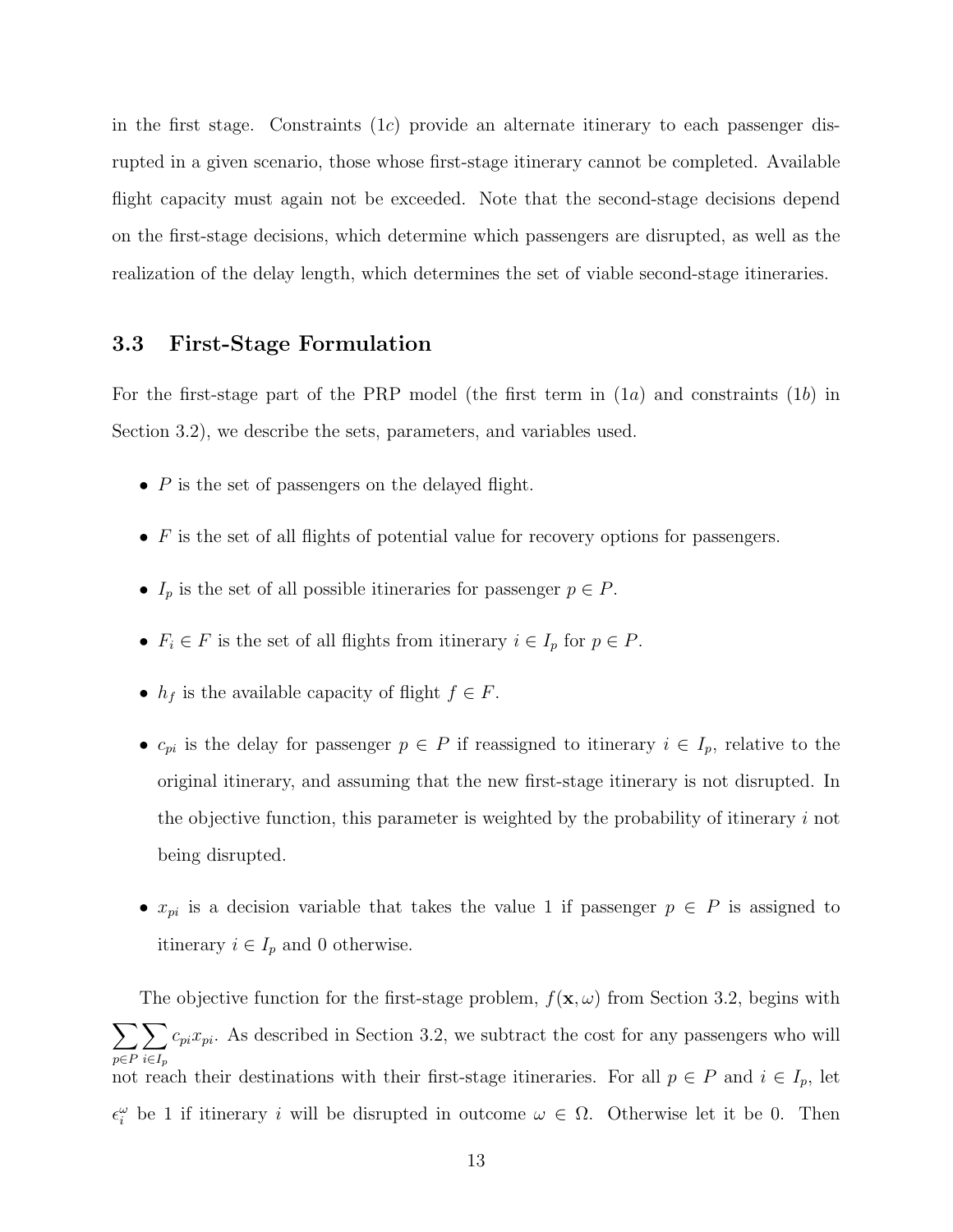$1-\sum$ ω∈Ω  $\epsilon_i^{\omega} \rho^{\omega}$  is the probability that itinerary i will not be disrupted. Thus,  $f(\mathbf{x}, \omega)$  from the general form from Section 3.2 becomes  $\sum$ p∈P  $\sum$  $i \in I_p$  $\left(1-\sum\right)$ ω∈Ω  $\epsilon_i^{\omega}\rho^{\omega}\Big)c_{pi}x_{pi}.$ 

The following make up constraints (1b) from Section 3.2.

$$
\sum_{i \in I_p} x_{pi} = 1 \qquad \qquad \forall p \in P \qquad (2a)
$$

$$
\sum_{p \in P} \sum_{i \in I_p : f \in F_i} x_{pi} \le h_f \qquad \forall f \in F \qquad (2b)
$$

$$
x_{pi} \in \{0, 1\} \qquad \qquad \forall p \in P, \ \forall i \in I_p \qquad (2c)
$$

Constraint set  $(2a)$  ensures that every passenger is assigned to exactly one itinerary. Set  $(2b)$  says that we cannot assign more passengers to a flight than there are available seats, and set (2c) makes all decision variables be binary.

#### 3.4 Second-stage Formulation

The second-stage problem for each scenario  $\omega$  consists of  $g(\mathbf{y}, \omega)$  in the second term from the objective function (1a), and the set of constraints (1c) corresponding to  $\omega$  from the general form in Section 3.2. Recall that  $g(y, \omega)$  from the objective function is the total delay associated with passengers flying assigned second-stage itineraries under scenario  $\omega$ . The constraints provide an alternate itinerary to each passenger disrupted in a given scenario, those whose first-stage itinerary cannot be completed. Available flight capacity must not be exceeded.

We formulate the second-stage model for each  $\omega$  as a minimum cost flow formulation by creating a separate end node for each passenger who is disrupted after the first stage under scenario  $\omega$ . In addition, to enforce the final destinations of passengers, we strategically place arcs to these end nodes only where appropriate. With this formulation, we have the benefit of all variables being continuous, allowing us to use Benders Decomposition.

We describe the nodes, arcs, and notation for the network in each scenario  $\omega$ , then provide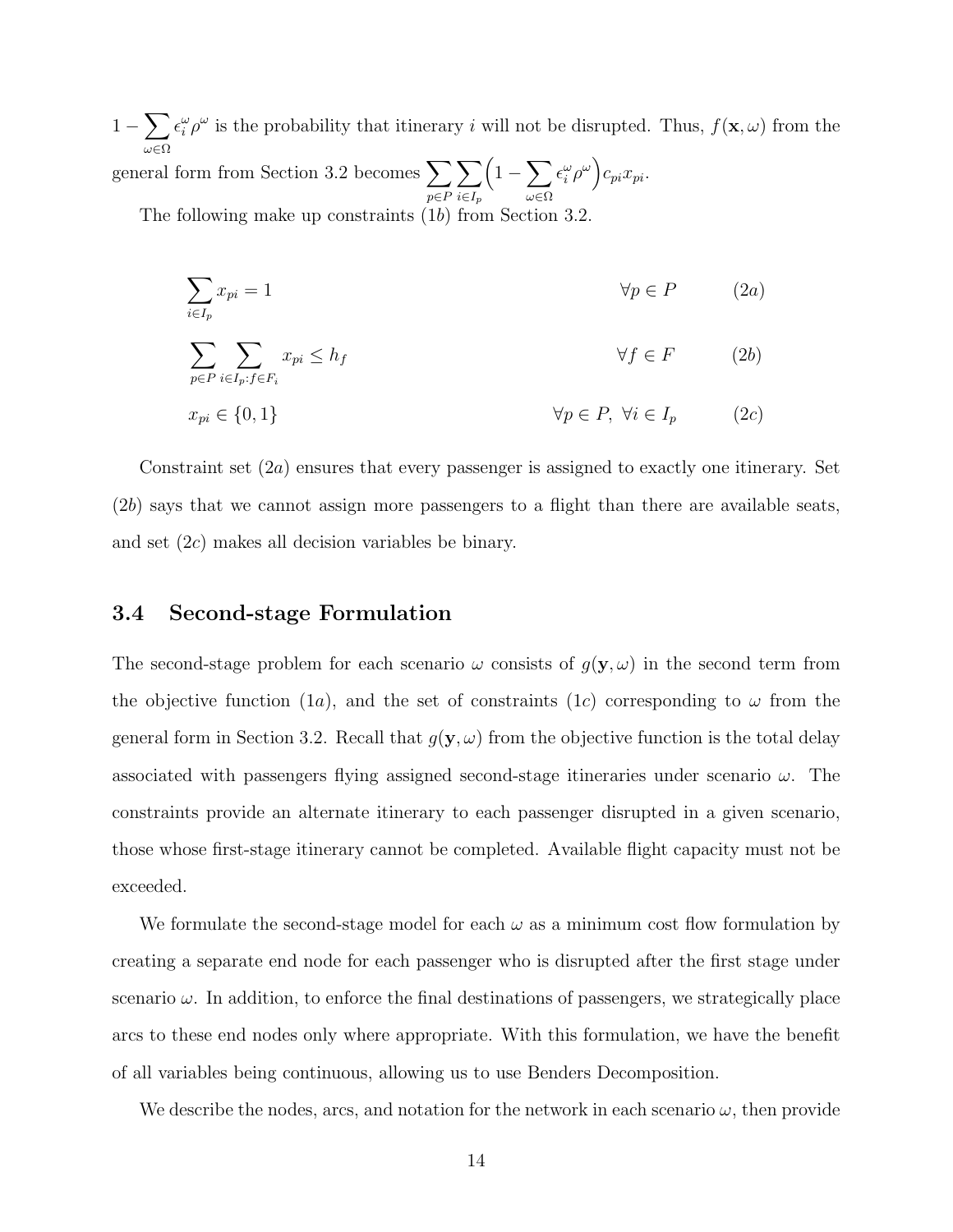an example. Note that the networks for the scenarios differ in only two ways, the number of arcs beginning at the start node and the demand at the end nodes, as described more fully below. First,  $N$  is the set of nodes in the network, and there are three types of nodes.

- A start node  $n_1$  representing the original location, that has a supply equal to the total number of passengers disrupted under their new first-stage solutions and a given disruption scenario  $\omega$ .
- A pair of flight nodes for each flight in the data set. Each of these nodes has a supply of 0.
- An end node for each passenger  $p \in P$ . This set is denoted  $N_P$ , and the end node for passenger  $p \in P$  is denoted by  $n_p \in N_P$ . For any passenger who is disrupted after the first stage for the given first-stage decisions and disruption scenario  $\omega$ , the corresponding end node has a demand of 1 in scenario  $\omega$ .

Next,  $A^{\omega}$  is the set of arcs in the network in outcome  $\omega \in \Omega$ . There are several types of arcs, all of which have infinite capacity and a cost of 0 unless otherwise specified.

- An arc from the start node to the first node of the pair associated with any flight that meets the following conditions: First, the departure city of the flight must be the same as the destination of the delayed flight. Second, the flight has to depart after the delayed flight has landed, plus time for passengers to change aircraft. Last, the flight must arrive before the end of the problem instance's time horizon. Note that the set of flights in the network varies by scenario  $\omega$ . Also, in the second stage, we only consider passengers who flew on the delayed flight and missed a connection. Any other passengers originally on that flight have first-stage itineraries that will not be disrupted. This set of arcs beginning at the start node is denoted  $B_1^{\omega} \subset A^{\omega}$ .
- Arcs  $A_F \subset A^{\omega}$  between two flight nodes in a pair with capacity equal to the available capacity of the relevant flight  $f \in F$ . For each  $i \in I_p$  for all  $p \in P$ ,  $A_{pi} \subset A_F$  is the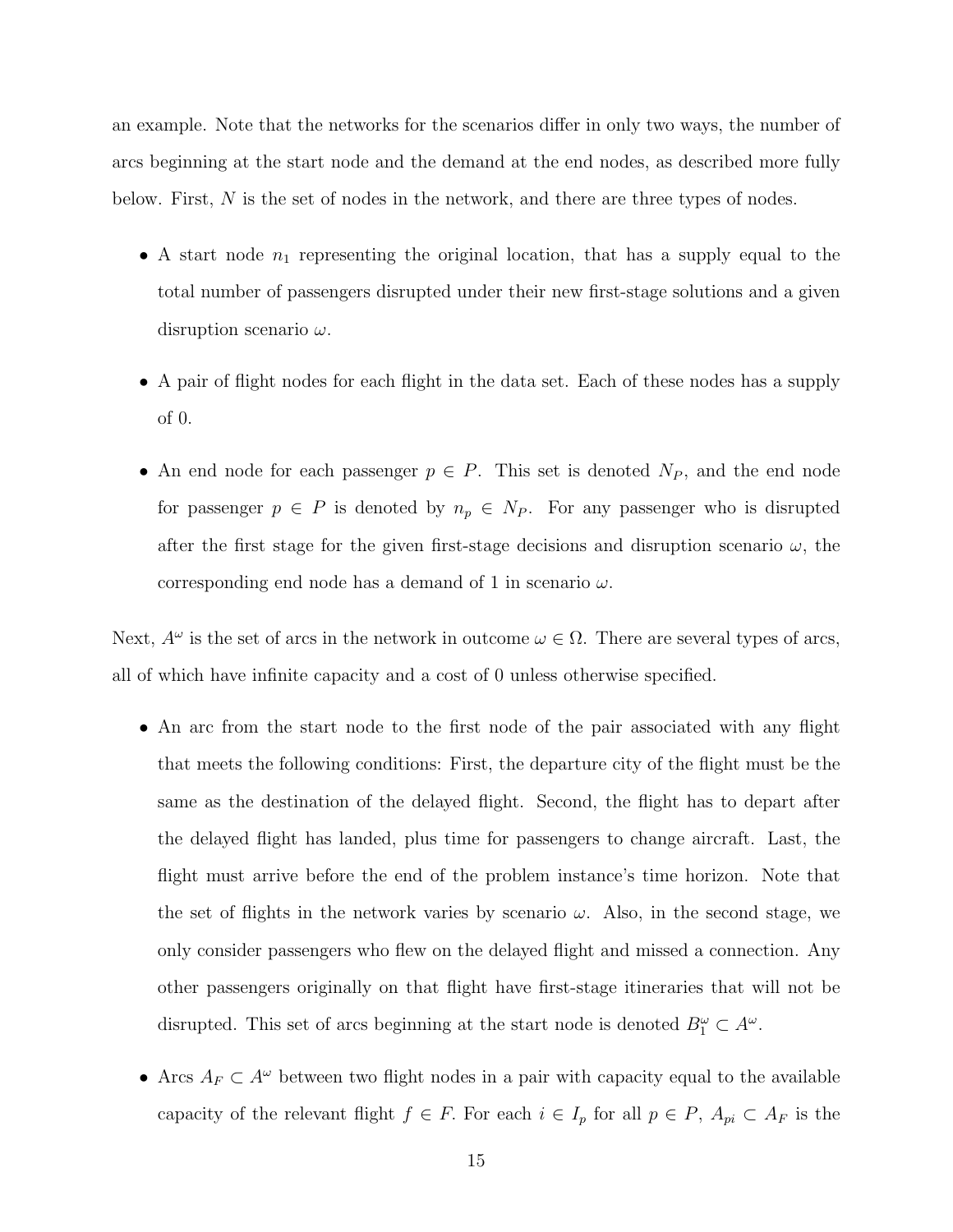set of arcs in the network that correspond to itinerary i for passenger  $p$  in the first stage. Also, for  $a \in A_F$ ,  $u_a$  is the capacity on the flight corresponding to arc a after the first-stage decisions have been made.

- Arcs between the second of one pair of flight nodes and the first of another pair of flight nodes if it is possible to connect from the first flight to the second flight.
- Arcs  $A_e \subset A^{\omega}$  going from the second flight node in a pair to an end node. For a pair of flight nodes, the second node in the pair connects to an end node corresponding to a passenger if the arrival location for the flight is the same as the passenger's desired destination. We assign a cost  $c_a$  to using arc  $a \in A_e$ , which represent landing in the desired location after taking the last flight in a passenger's itinerary. This cost is specific to each passenger, since passengers have different planned arrival times.

For the second-stage model, we need a few more pieces of notation.

- $B_n \subset A^\omega$  is the set of arcs that begin at any node  $n \in N$  except the start node.
- $E_n^{\omega} \subset A^{\omega}$  is the set of arcs that end at node  $n \in N$  in outcome  $\omega \in \Omega$ .
- $s_n$  is the supply at node  $n \in N$ .
- $\epsilon_i^{\omega}$  is 1 if first-stage itinerary  $i \in I_p$  for some  $p \in P$  will be disrupted in outcome  $\omega \in \Omega$ . The only situation where this can happen is when the first flight in itinerary  $i$  is the original flight, since all other flight times are known. Otherwise  $\epsilon_i^{\omega}$  is 0.

Last, the variables for the second-stage model are defined.

•  $y_a^{\omega}$  is the number of units of flow (passengers) sent over arc  $a \in A^{\omega}$ .

An example is provided in figure 1. Note that above each arc between two corresponding flight nodes for flight  $f \in F$  is  $u_a$ , which is the capacity of the arc between the pair of nodes corresponding to flight  $f$ .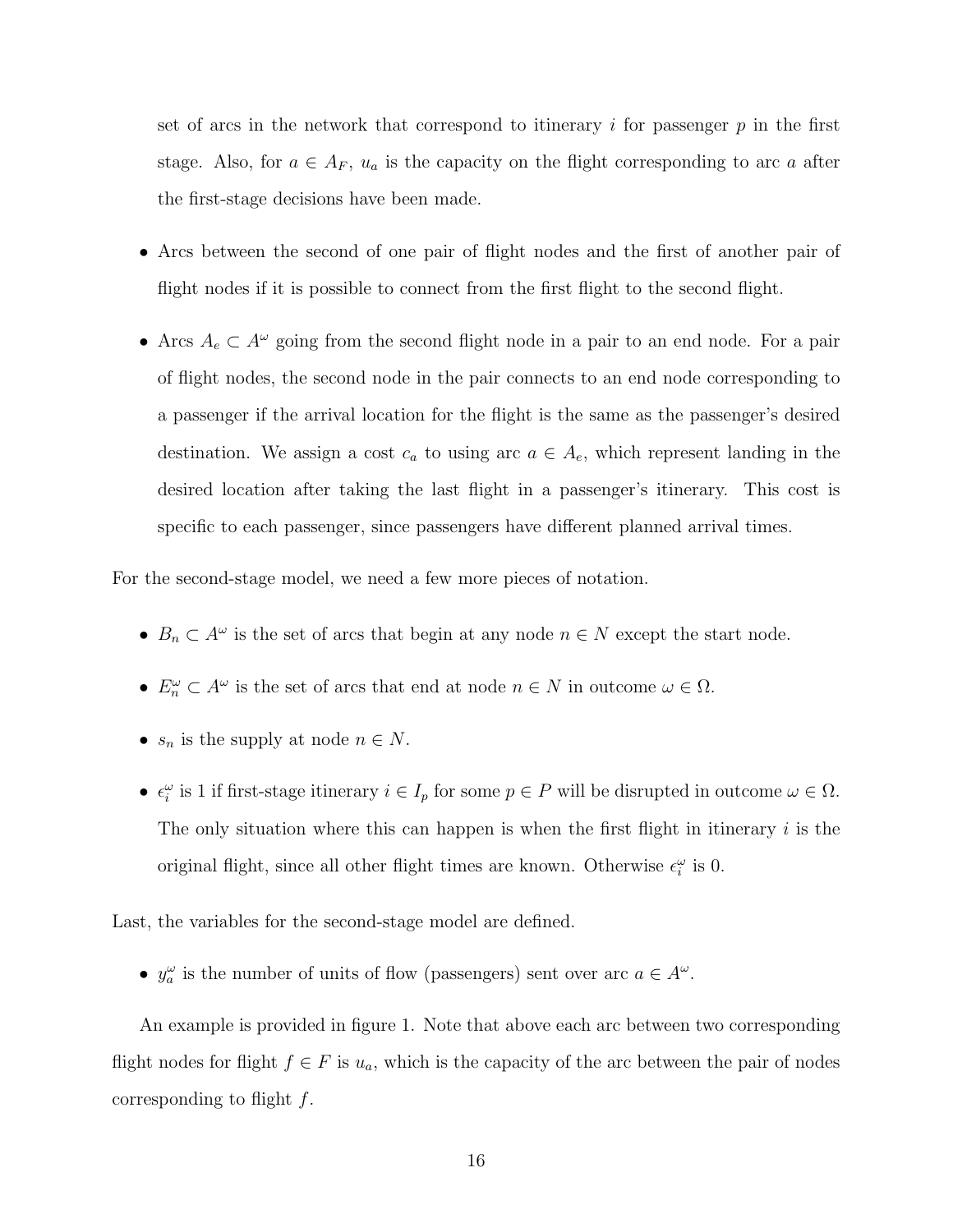

Figure 1: Minimum Cost Flow Network

The following constraints make up constraints (1c) for a given  $\omega \in \Omega$  from the general form in Section 3.2.

$$
\sum_{a \in B_1^{\omega}} y_a^{\omega} = \sum_{p \in P} \sum_{i \in I_p} \epsilon_i^{\omega} x_{pi}
$$
\n
$$
\sum_{a \in E_{n_p}} y_a^{\omega} = \sum_{i \in I_p} \epsilon_i^{\omega} x_{pi}
$$
\n
$$
\sum_{a \in B_n} y_a^{\omega} - \sum_{a \in E_n^{\omega}} y_a^{\omega} = 0
$$
\n
$$
\forall n \in N \setminus (\{n_1\} \cup N_P)
$$
\n
$$
(3c)
$$
\n
$$
y_a^{\omega} \le u_a
$$
\n
$$
\forall a \in A_F
$$
\n
$$
(3d)
$$

Constraints  $(3a)$ ,  $(3b)$ , and  $(3c)$  ensure that all passengers disrupted with their first-stage itineraries under a given scenario  $\omega$  are given second-stage itineraries that end at their desired destinations. Set (3d) guarantees that the available capacities are not exceeded, taking into account first-stage solutions. Thus,  $u_a = h_f - \sum$ p∈P  $\sum$  $i∈I_p:a∈A_{pi}$  $(1 - \epsilon_i^{\omega})x_{pi}$  for all  $a \in A_F$ , where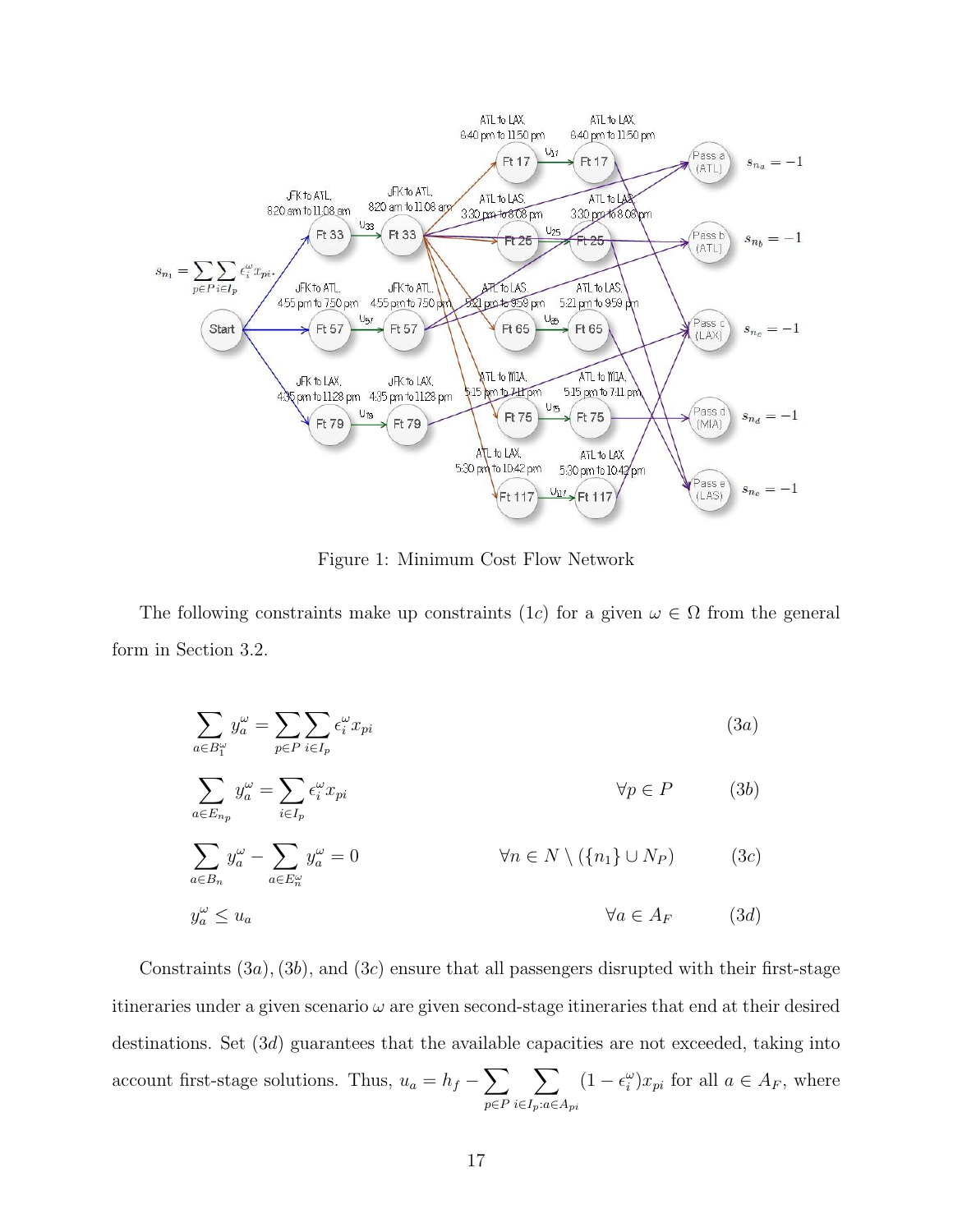$h_f$  is the available capacity of the corresponding flight  $f \in F$  before the first-stage decisions were made.

The objective function for the second-stage problem,  $g(\mathbf{y}, \omega)$  from Section 3.2, is  $\sum$ a∈A<sup>e</sup>  $c_a y_a^{\omega}$ , since the only arcs with non-zero cost are those in  $A_e$ .

Note that the x variables are constants in the second-stage problem. Thus, this is a true minimum cost flow formulation. Constraints  $(3a)$ ,  $(3b)$ , and  $(3c)$  are flow balance constraints, and (3d) are capacity constraints.

### 4 Solution Approach

For even fairly small data sets, it is not possible to solve the PRP model in reasonable run times using a direct implementation of branch-and-bound. We instead apply Benders Decomposition as introduced in Benders (1962), and seen in airline planning problems such as Cordeau et al. (2001), Mercier et al. (2005), Petersen et al. (2010), and Rosenberger et al. (2003). Branch and bound is still used, due to the integrality of the first-stage decision variables, since we must solve an integer program at each iteration of Benders Decomposition.

In this section, we first introduce and discuss Benders Decomposition. We explain how our model can be solved using it and then we present some computational results on the solutions to our model, varying the possible lengths of delay. In particular, the run time in solving our model in different situations is evaluated, and we specifically discuss how using Benders Decomposition affects the run time with different sizes of the data set. Last, we compare the delay experienced by the passengers from using our method versus reaccommodating passengers one-by-one after misconnections have occurred.

### 4.1 Benders Decomposition for the PRP Model

We consider the application of Benders Decomposition to the PRP model. Recall that the second-stage problem for each outcome  $\omega \in \Omega$  is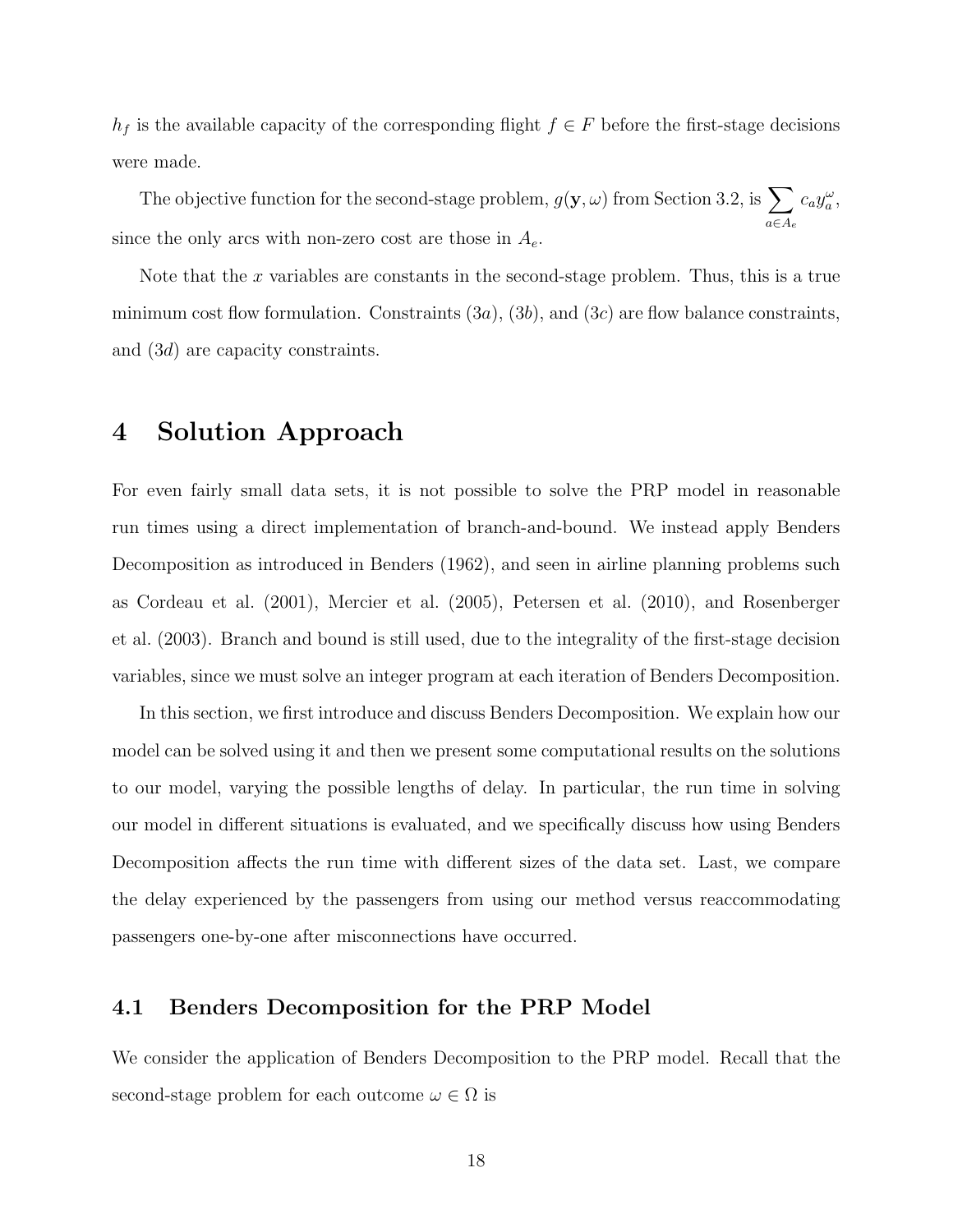minimize 
$$
\sum_{a \in A_e} c_a y_a^{\omega}
$$
  
\nsubject to 
$$
\sum_{a \in B_1^{\omega}} y_a^{\omega} = \sum_{p \in P} \sum_{i \in I_p} \epsilon_i^{\omega} x_{pi}
$$
  
\n
$$
\sum_{a \in E_{n_p}} y_a^{\omega} = \sum_{i \in I_p} \epsilon_i^{\omega} x_{pi}
$$
  
\n
$$
\sum_{a \in B_n} y_a^{\omega} - \sum_{a \in E_n^{\omega}} y_a^{\omega} = 0
$$
  
\n
$$
\forall n \in N \setminus (\{n_1\} \cup N_P)
$$
  
\n
$$
\forall a \in A_F
$$
  
\n
$$
y_a^{\omega} \ge 0
$$
  
\n
$$
\forall a \in A^{\omega}
$$

To form the dual of the second-stage problem (the subproblem), we need the following notation for each  $\omega \in \Omega$ :

$$
\delta_a^{\omega} = \begin{cases}\n1 & \text{arc } a \text{ begins at the start node in outcome } \omega \\
0 & \text{otherwise}\n\end{cases}
$$
\n
$$
\zeta_{n,a}^{\omega} = \begin{cases}\n1 & \text{arc } a \text{ begins at flight node } n \text{ in outcome } \omega \\
0 & \text{otherwise}\n\end{cases}
$$
\n
$$
\lambda_{n,a}^{\omega} = \begin{cases}\n1 & \text{arc } a \text{ ends at flight node } n \text{ in outcome } \omega \\
0 & \text{otherwise}\n\end{cases}
$$
\n
$$
\sigma_{p,a}^{\omega} = \begin{cases}\n1 & \text{arc } a \text{ ends at end node for passenger } p \text{ in outcome } \omega \\
0 & \text{otherwise}\n\end{cases}
$$
\n
$$
\kappa_{f,a} = \begin{cases}\n1 & \text{arc } a \text{ is between the two nodes for flight } f \\
0 & \text{otherwise}\n\end{cases}
$$

Using this new notation and suppressing the  $\omega$  for simplicity, our second-stage problem for each $\omega \in \Omega$  can be written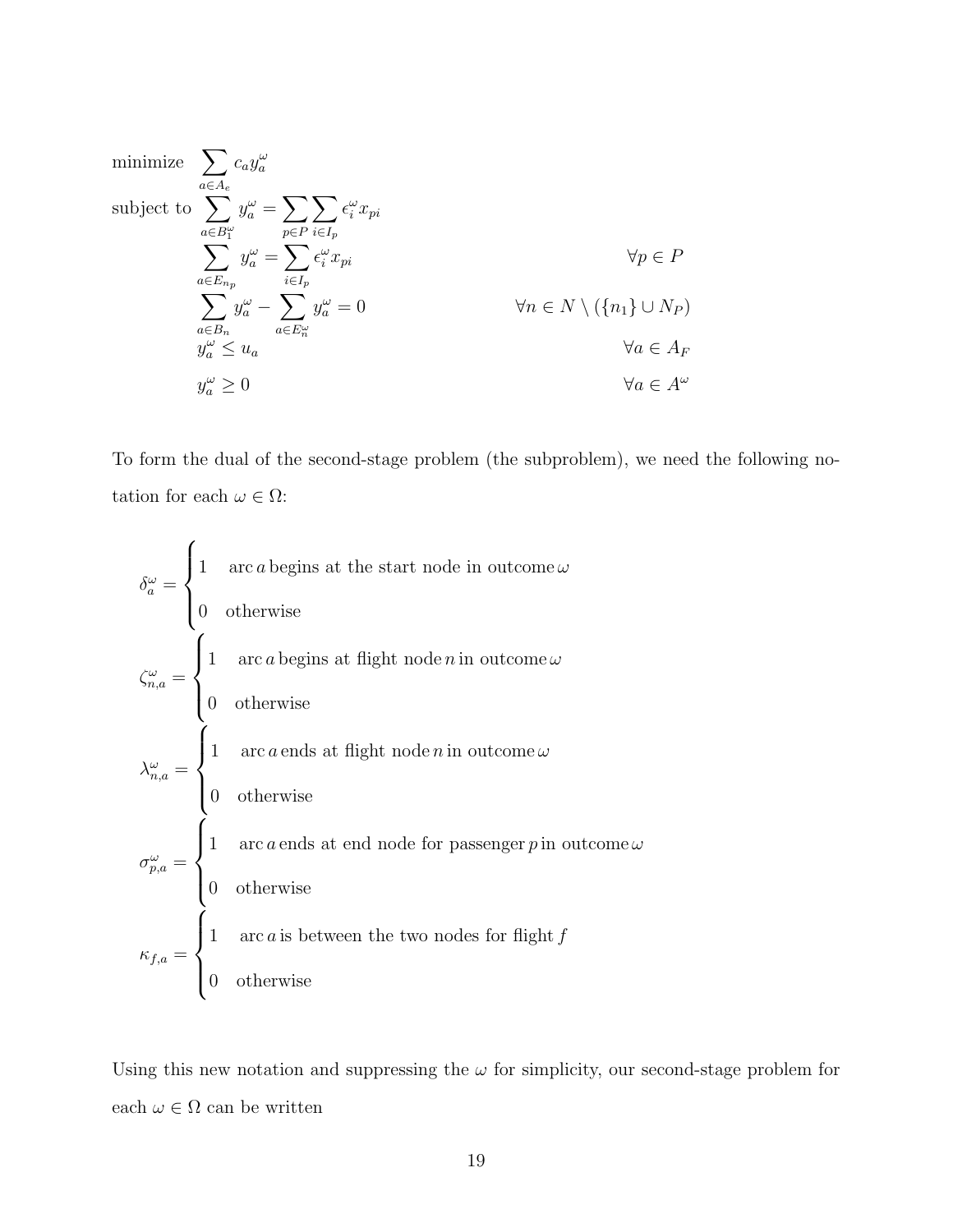minimize 
$$
\sum_{a \in A} c_a y_a
$$
  
\nsubject to 
$$
\sum_{a \in A} \delta_a \cdot y_a - \sum_{p \in P} \sum_{i \in I_p} \epsilon_i x_{pi} = 0
$$
  
\n
$$
\sum_{a \in A} (\zeta_{n,a} - \lambda_{n,a}) \cdot y_a = 0 \qquad \forall n \in N \setminus (\{n_1\} \cup N_P)
$$
  
\n
$$
\sum_{a \in A} \sigma_{p,a} \cdot y_a - \sum_{i \in I_p} \epsilon_i x_{pi} = 0 \qquad \forall p \in P
$$
  
\n
$$
\sum_{a \in A} \kappa_{f,a} \cdot y_a \le h_f \qquad \forall f \in F
$$
  
\n
$$
y_a \ge 0 \qquad \forall a \in A^{\omega}
$$

Thus the dual of our second-stage problem for each  $\omega \in \Omega$  is

maximize 
$$
\left(\sum_{p \in P} \sum_{i \in I_p} \epsilon_i x_{pi}\right) \cdot \alpha + \sum_{p=1}^{|P|} \left(\sum_{i \in I_p} \epsilon_i x_{pi}\right) \cdot \pi_p + \sum_{f=1}^{|F|} h_f \cdot \mu_f
$$
  
\nsubject to  $\delta_a \cdot \alpha + \sum_{n=1}^{2|F|} (\zeta_{n,a} - \lambda_{n,a}) \cdot \beta_n + \sum_{p=1}^{|P|} \sigma_{p,a} \cdot \pi_p + \sum_{f=1}^{|F|} \kappa_{f,a} \cdot \mu_f \le c_a, \ \forall a \in A$   
\n $\mu \le 0$ 

Now that we have our dual subproblem, the original model can be written as

minimize 
$$
\sum_{p \in P} \sum_{i \in I_p} \left(1 - \sum_{\omega \in \Omega} \epsilon_i^{\omega} \rho^{\omega}\right) c_{pi} x_{pi} + \sum_{\omega \in \Omega} \rho^{\omega} \theta^{\omega}
$$
  
\nsubject to 
$$
\sum_{i \in I_p} x_{pi} = 1 \qquad \forall p \in P
$$
  
\n
$$
\sum_{p \in P} \sum_{i \in I_p: f \in F_i} x_{pi} \le h_f \qquad \forall f \in F
$$
  
\n
$$
\theta^{\omega} = \max \left\{ \left( \sum_{p \in P} \sum_{i \in I_p} \epsilon_i^{\omega} x_{pi} \right) \cdot \alpha^{\omega} + \sum_{p=1}^{|P|} \left( \sum_{i \in I_p} \epsilon_i^{\omega} x_{pi} \right) \cdot \pi_p^{\omega} + \sum_{f=1}^{|F|} h_f \cdot \mu_f^{\omega} \right\}
$$
  
\n
$$
\delta_a^{\omega} \cdot \alpha^{\omega} + \sum_{n=1}^{2|F|} (\zeta_{n,a}^{\omega} - \lambda_{n,a}^{\omega}) \cdot \beta_n^{\omega} + \sum_{p=1}^{|P|} \sigma_{p,a}^{\omega} \cdot \pi_p^{\omega} + \sum_{f=1}^{|F|} \kappa_{f,a} \cdot \mu_f^{\omega} \le c_a
$$
  
\n
$$
\forall a \in A^{\omega}, \mu \le 0 \right\}
$$
 (4.2)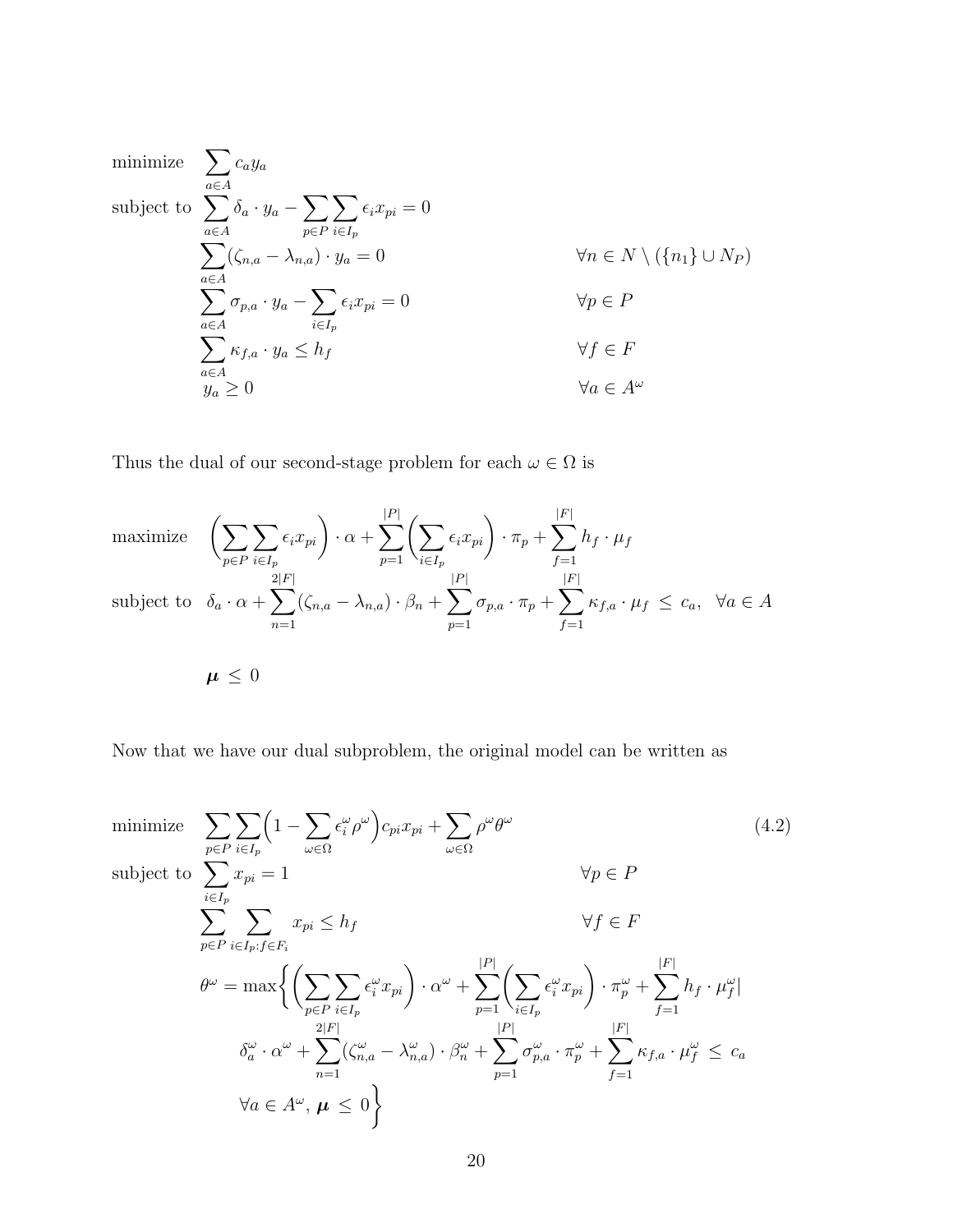We know that our dual subproblem is optimized at an extreme point, so the formulation (4.2), the master problem, becomes

minimize 
$$
\sum_{p \in P} \sum_{i \in I_p} \left(1 - \sum_{\omega \in \Omega} \epsilon_i^{\omega} \rho^{\omega}\right) c_{pi} x_{pi} + \sum_{\omega \in \Omega} \rho^{\omega} \theta^{\omega}
$$
  
\nsubject to 
$$
\sum_{i \in I_p} x_{pi} = 1 \qquad \forall p \in P
$$
  
\n
$$
\sum_{p \in P} \sum_{i \in I_p: f \in F_i} x_{pi} \le h_f \qquad \forall f \in F
$$
  
\n
$$
\theta^{\omega} \ge \left(\sum_{p \in P} \sum_{i \in I_p} \epsilon_i^{\omega} x_{pi}\right) \cdot \psi_j^{\omega} + \sum_{p=1}^{|P|} \left(\sum_{i \in I_p} \epsilon_i^{\omega} x_{pi}\right) \cdot \tau_{jp}^{\omega} + \sum_{f=1}^{|F|} h_f \cdot \nu_{jf}^{\omega}
$$
  
\n
$$
\forall \left[\psi_j^{\omega} \tau_j^{\omega} \nu_j^{\omega}\right] \in Q^{\omega}, \ \omega \in \Omega
$$
\n(4.3)

where  $Q^{\omega}$  for all  $\omega \in \Omega$  is the set of extreme points of the polyhedron

$$
\left\{ \left[ \alpha^{\omega} \beta^{\omega} \pi^{\omega} \mu^{\omega} \right] \mid \delta^{\omega}_{a} \cdot \alpha^{\omega} + \sum_{n=1}^{2|F|} (\zeta_{n,a}^{\omega} - \lambda_{n,a}^{\omega}) \cdot \beta^{\omega}_{n} + \sum_{p=1}^{|P|} \sigma_{p,a}^{\omega} \cdot \pi_{p}^{\omega} + \sum_{f=1}^{|F|} \kappa_{f,a} \cdot \mu_{f}^{\omega} \leq c_{a}
$$
  

$$
\forall a \in A^{\omega}, \mu^{\omega} \leq 0 \right\}
$$

To avoid the need for feasibility constraints, we add an arc from each start node to each end passenger node. Flow on one of these arcs represents the passenger not arriving at the desired location. We assign a very high delay to these arcs, so that they are not chosen unless it is not possible to get all passengers to their destinations, and thus all instances have a feasible solution.

Next, we use delayed constraint generation to solve this model. We ignore the last set of constraints and solve the restricted master problem, using branch-and-bound to find integer solutions:

minimize  $\sum$ p∈P  $\sum$  $i \in I_p$  $\left(1-\sum\right)$ ω∈Ω  $\left\{ \epsilon_{i}^{\omega}\rho^{\omega}\right\} c_{pi}x_{pi}+\sum_{i}% \epsilon_{i}^{\omega}\left( \epsilon_{i}^{\omega}\right) c_{pi}^{i}\left( \epsilon_{i}^{\omega}\right) \left\vert \epsilon_{i}^{\omega}\epsilon_{j}\right\rangle$ ω∈Ω  $\rho^{\omega} \theta^{\omega}$ (4.4)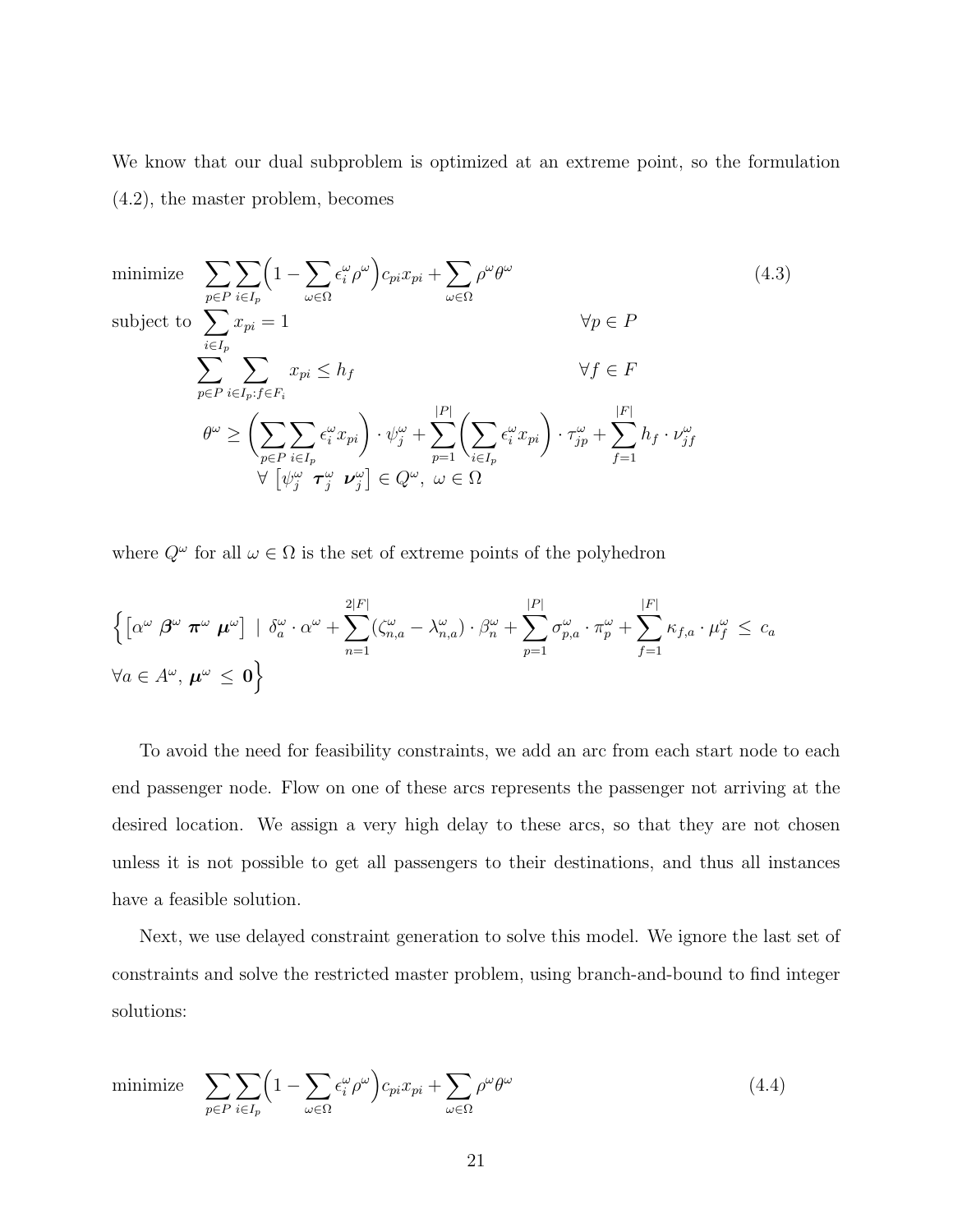subject to 
$$
\sum_{i \in I_p} x_{pi} = 1 \qquad \forall p \in P
$$

$$
\sum_{p \in P} \sum_{i \in I_p: f \in F_i} x_{pi} \le h_f \qquad \forall f \in F
$$

From solving this, we get an optimal solution  $(x^*, \theta^*)$ . Next we check if  $(x^*, \theta^*)$  satisfies the ignored constraints. If it does, then  $(x^*, \theta^*)$  is the solution to model (4.3) with all the constraints included. In order to identify a violated constraint, we solve the dual subproblem  $(4.1)$  for each  $\omega \in \Omega$ , and add any violated constraints to the restricted master problem  $(4.4)$ .

We re-solve this model, check for ignored constraints, and continue this process until no violated constraints are found. Then we have an optimal solution to (4.3). We can then use complementary slackness to find  $\mathbf{y}^{1*}, \mathbf{y}^{2*}, ..., \mathbf{y}^{|\Omega|*}$ .

### 4.2 Computational Results

In this section, we present our computational results. First, we present our data sets. Next, we present results demonstrating the tractability of our approach and the PRP model, studying the run time in different situations. We compare solving the model directly as a MIP versus using Benders Decomposition, and show the benefits of using Benders Decomposition in many instances.

Finally, we analyze the improvement of solution quality based on the PRP Model. We contrast the PRP model with a method where passengers cannot replace the delayed flight, and any passengers that have missed connections after the delayed flight has landed are reaccommodated one-by-one, not necessarily in any particular order. We call this approach the "comparison method."

To simulate the comparison method, we use a greedy heuristic with the same possibilities and probabilities for the length of delay as in our model, but we force all passengers to keep the original flight, then reaccommodate them one-by-one after they land if necessary, giving each person the best itinerary still available. The order that we reaccommodate the passengers is randomly generated.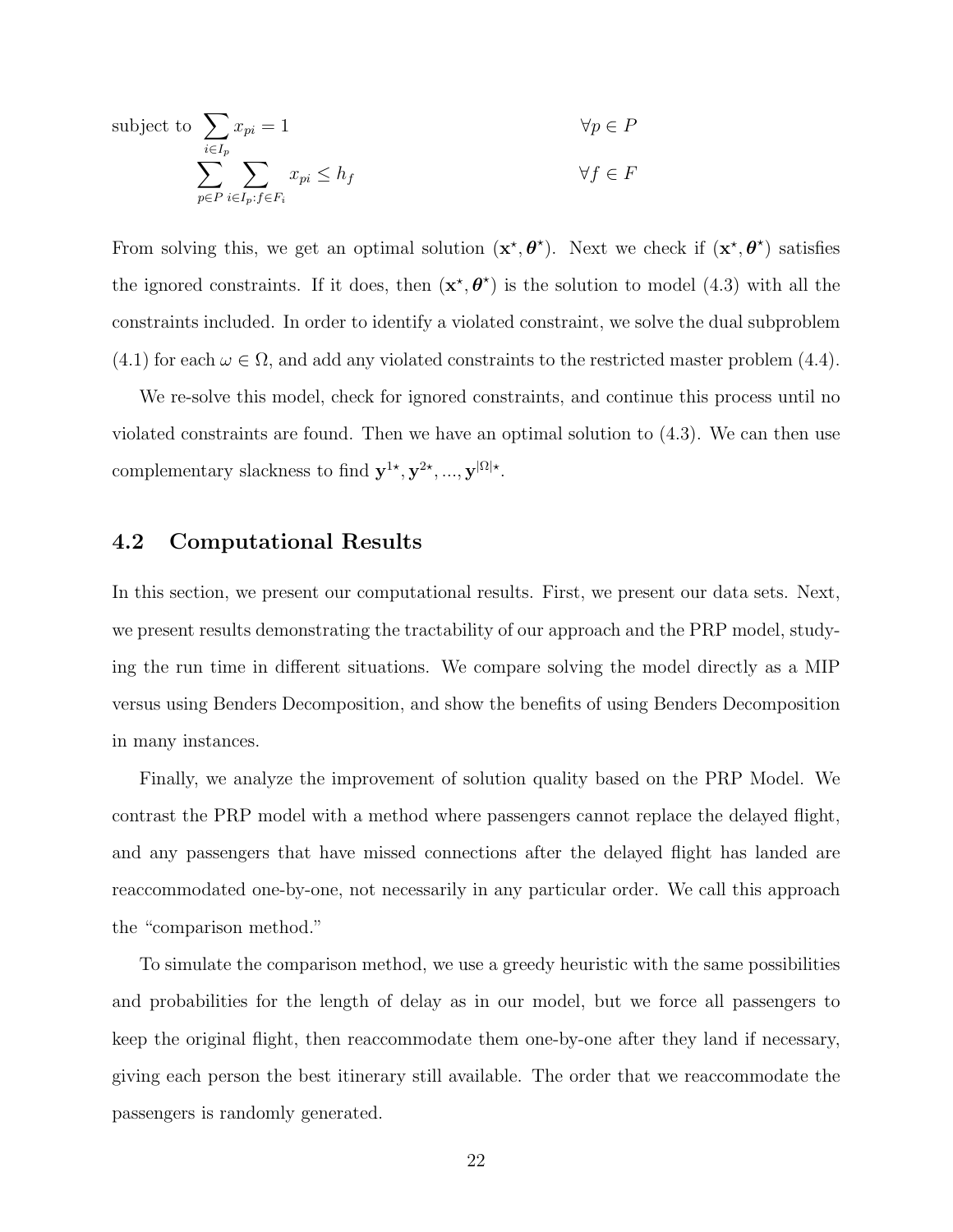For the first six data sets, described in the next section, the model was implemented using C++ with CPLEX 12.1/Concert Technology as the underlying solver and run on an Intel Pentium(R) Dual-Core 2.10 GHz CPU 64-bit operating system. For the last three data sets, CPLEX 12.6.0 was utilized, along with an Intel(R) Core(TM) 2.40 GHz CPU 64-bit operating system.

#### 4.2.1 Data

For our computational experiments, we consider nine data sets, described in Tables 1, 2, and 3. For each data set, we have 15 test instances. These have randomly generated data for two components, described below.

For all the data sets, there is a fixed set of 1144 flights from one airline from January 6, 2010 (http://www.transtats.bts.gov (n.d.)). In each data set, we allow the available capacity to range from 4 to 12 for all the non-delayed flights. According to http://www.transtats.bts.gov (n.d.), load factors in 2010, the year we took our flight data from, were roughly 82%. Our passenger data sets and capacity parameters were designed to mimic conservative estimates for available capacities.

In all the data sets, a specific flight from JFK to ATL, originally scheduled to depart at 8:20 am and arrive at 11:08 am, is delayed. The number of delay scenarios for this flight and the lengths of delay vary by the data set. Within each data set 1-7, the probabilities for all delay scenarios are equal. For the eighth and ninth data sets, the probabilities are shown in Table 3. Note that since this flight was scheduled to depart and arrive in the morning, there are more options for reaccommodating passengers than there would be for a flight later in the day.

In each data set, there are either 50, 100, or 200 passengers on this delayed flight. For the 15 test instances for each data set, we vary the final destination of each passenger on the delayed flight, by randomly selecting the destinations from the 15 or 30 chosen for the test instance. We distribute the passengers evenly over these locations, except that one third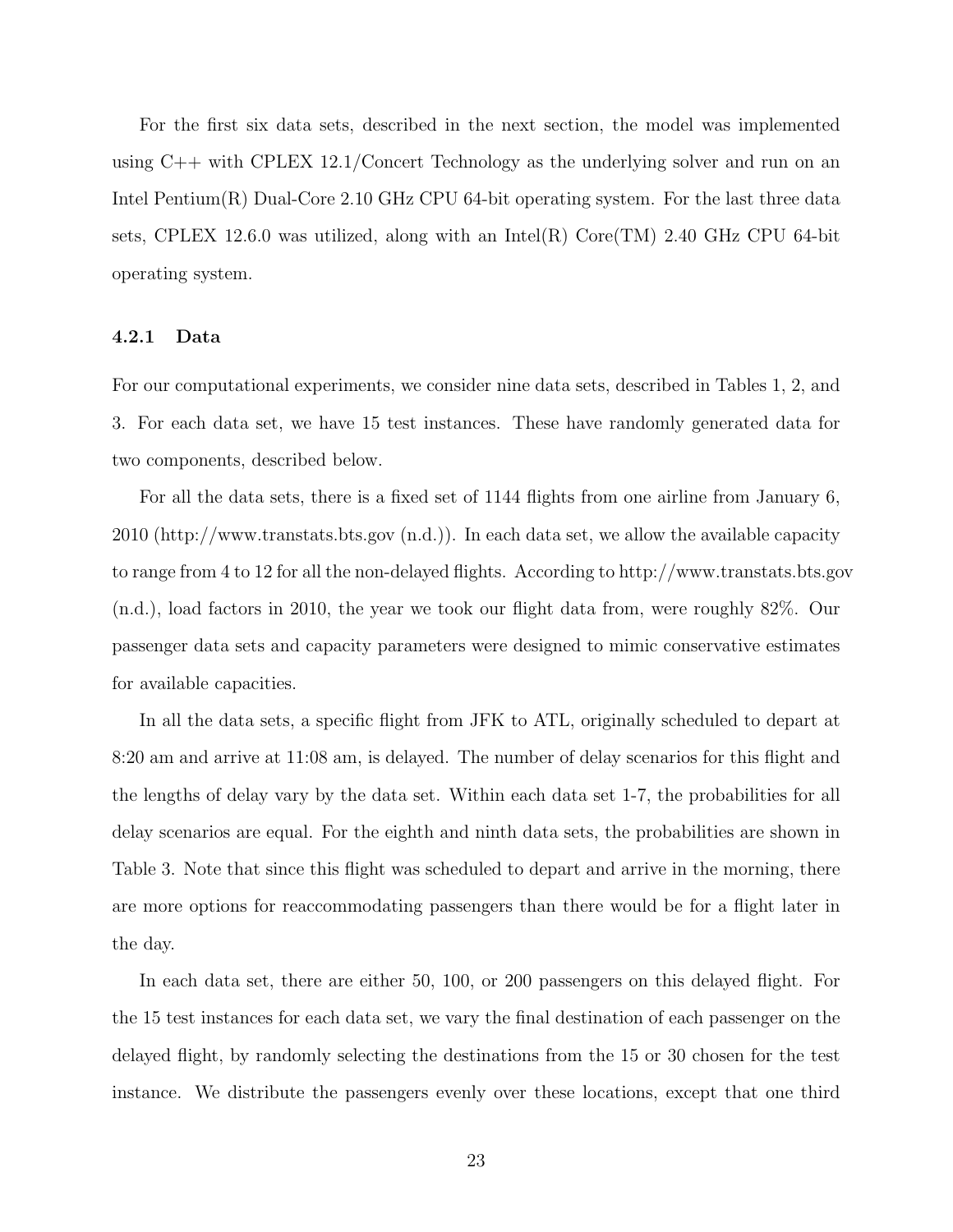of passengers have only the original flight. For each test instance, we originally give each passenger the best or second best itinerary going to his or her final destination, based on the arrival times. The test instances also vary by having the order that the passengers who miss connections with their first-stage itineraries are reaccommodated when using the comparison method randomly generated.

Tables 1, 2, and 3 below summarize the different data sets, with the following pieces of information.

- Num. Pass.: The number of passengers on the delayed flight.
- Num. Final Dests.: The number of different destinations of the passengers on the delayed flight.
- Av. Caps.: The available capacity on all flights.
- Num. Delay Scens.: The number of possible delay lengths, which is the number of scenarios.
- Delays: The possible delay lengths in the different scenarios, in minutes.
- Probs: The probabilities of the scenarios (shown for data sets 7-9 only)

| Table 1: Data Sets 1 to 3 |                  |                  |                  |  |  |  |  |
|---------------------------|------------------|------------------|------------------|--|--|--|--|
| Data Info                 | Set 1            | Set 2            | Set 3            |  |  |  |  |
| Num. Pass.                | 50               | 100              | 100              |  |  |  |  |
| Num. Final Dests.         | 15               | 15               | 30               |  |  |  |  |
| Av. Caps.                 |                  | 5                |                  |  |  |  |  |
| Num. Delay Scens.         |                  |                  |                  |  |  |  |  |
| Delays                    | 30, 90, 210, 300 | 30, 90, 210, 300 | 30, 90, 210, 300 |  |  |  |  |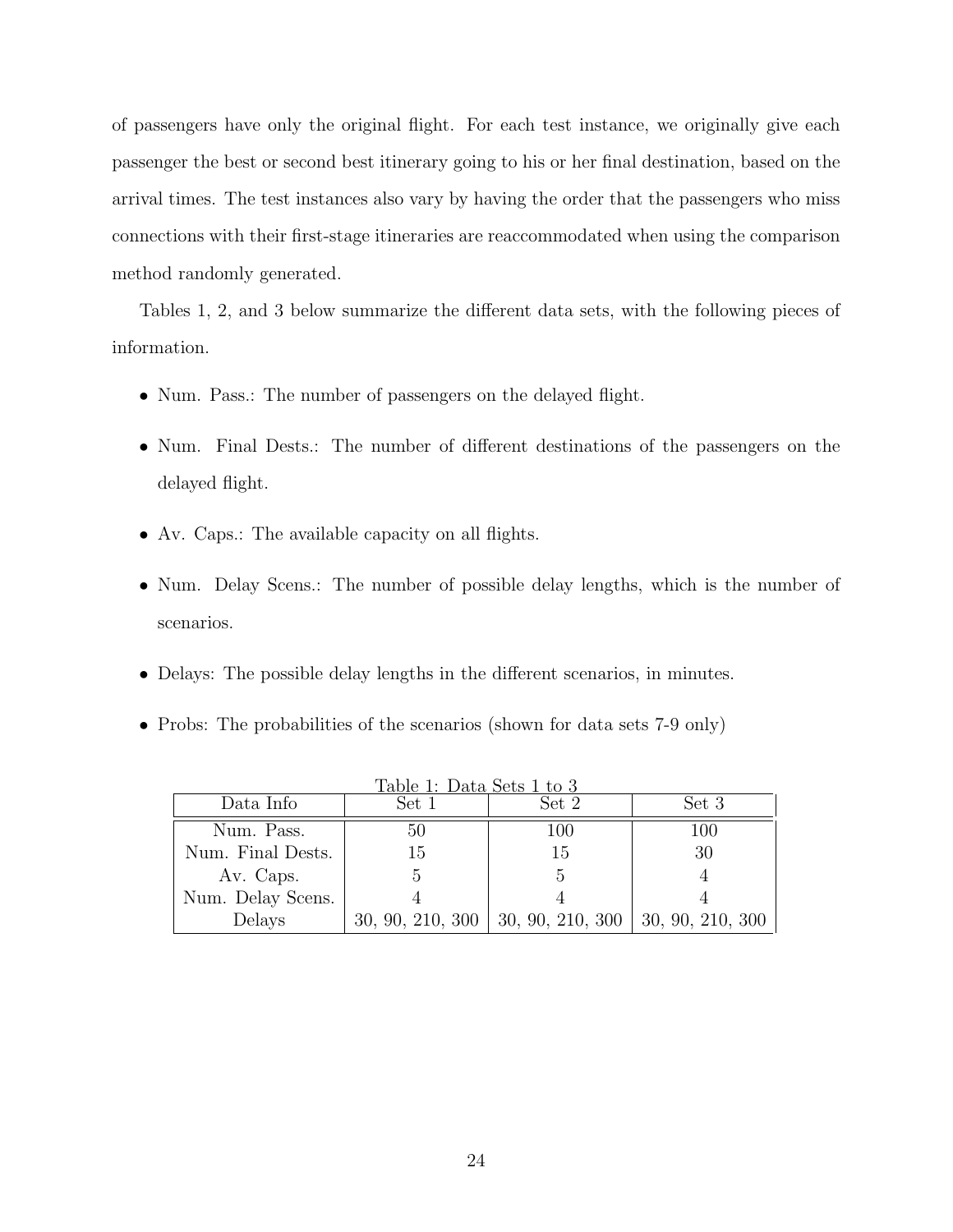| Data Info         | Set 4                 | Set 5                 | Set 6                 |
|-------------------|-----------------------|-----------------------|-----------------------|
| Num. Pass.        | 100                   | 200                   | 200                   |
| Num. Final Dests. | 15                    | 15                    | 15                    |
| Av. Caps.         |                       | 10                    | 12                    |
| Num. Delay Scens. | 16                    | 16                    | 40                    |
| Delays            | $30, 60, \ldots, 480$ | $30, 60, \ldots, 480$ | $10, 20, \ldots, 400$ |

Table 2: Data Sets 4 to 6

| Table 3: Data Sets 7 to 9 |                             |       |                                                                                  |  |  |  |  |
|---------------------------|-----------------------------|-------|----------------------------------------------------------------------------------|--|--|--|--|
| Data Info                 | Set 7                       | Set 8 | Set 9                                                                            |  |  |  |  |
| Num. Pass.                |                             | 200   |                                                                                  |  |  |  |  |
| Num. Final Dests.         |                             | 15    |                                                                                  |  |  |  |  |
| Av. Caps.                 |                             | 10    |                                                                                  |  |  |  |  |
| Num. Delay Scens.         |                             |       |                                                                                  |  |  |  |  |
| Delays.                   | 10, 15, 30, 45, 60, 90, 120 |       |                                                                                  |  |  |  |  |
| Probs                     | $\forall \omega$<br>÷,      |       | $0.1, 0.1, 0.1, 0.25, 0.2, 0.15, 0.1 \mid 0.1, 0.15, 0.2, 0.25, 0.2, 0.05, 0.05$ |  |  |  |  |

### 4.2.2 Run Time Results

For data sets 1-6, we solve our model in two different ways. The first way is to solve the complete mixed-integer model all at once, and the second is to use Benders Decomposition to break down the model as explained in Section 4.1. We present the average run time over 15 instances for each data set. We first describe the columns for the data given in Table 4.

- MIP The total time, in seconds, it takes to create and solve the PRP Model by directly solving the mixed integer program.
- Bend. The total time, in seconds, to create and solve the PRP Model using Benders Decomposition.
- B./MIP. The ratio of the entry in column "Bend." to the entry in column "MIP."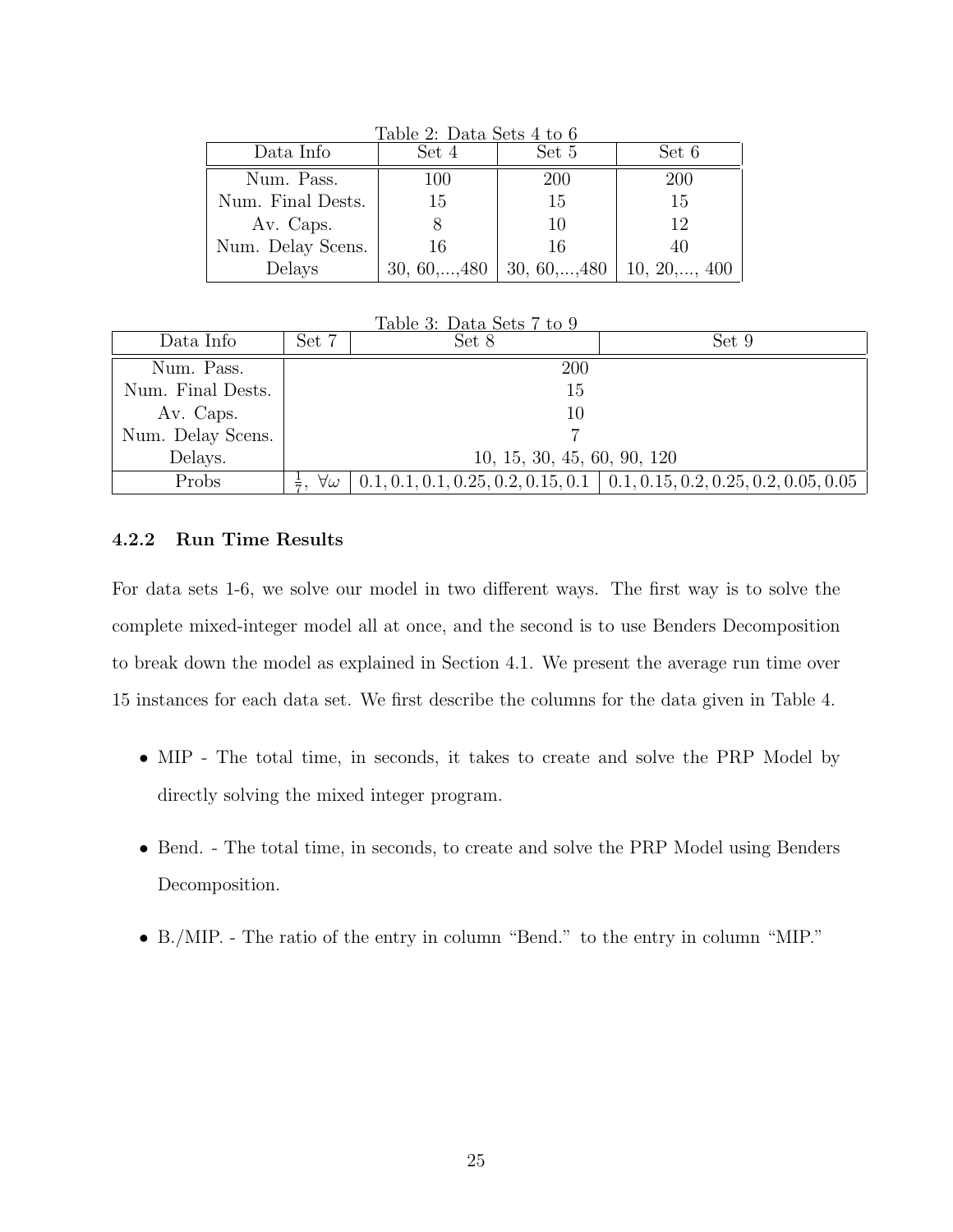| Data Set | <b>MIP</b> | Bend. | B./MIP |
|----------|------------|-------|--------|
|          | 7.6        | 10.6  | 141\%  |
| 2        | 7.0        | 19.6  | 282\%  |
| 3        | 7.9        | 11.9  | 150%   |
| 4        | 28.0       | 36.6  | 131%   |
| 5        | n/a        | 138.3 | n/a    |
| 6        | n/a        | 186.7 | n/a    |

Table 4: Average Run Times Over All Instances for Each Data Set (Seconds)

Note that memory was exceeded when trying to solve all instances of data sets 5 and 6 without using Benders Decomposition. In these data sets, there are a higher number of passengers and delay scenarios. From the results in Table 4, we draw several conclusions:

- The run times are relatively quick when Benders Decomposition is used, even for data set 6 with 200 passengers and 40 scenarios. For instances 1 to 3, the run times are on the order of several seconds.
- For small models, both approaches (with and without Benders Decomposition) are very effective with quick run times. For the smaller models, data set 1 through 4, using Benders Decomposition does not improve the run time.
- As noted, data sets 5 and 6 cannot be solved without Benders Decomposition.

Note that, while doing one iteration of Benders Decomposition, we have to solve  $|\Omega|$ subproblems. Because the subproblems are independent of each other, they can be solved in parallel. In that case, the time to solve all of them is the highest time to solve any one of them. We compare the run times using this perspective of parallelization of the algorithm as well. We first describe the columns for the data given in Table 5.

- MIP The total time, in seconds, it takes to create and solve the PRP Model without Benders decomposition.
- Bend., p. The total time, in seconds, to create and solve the PRP Model using Benders Decomposition if we parallelize the subproblems. Note that to find this quantity, we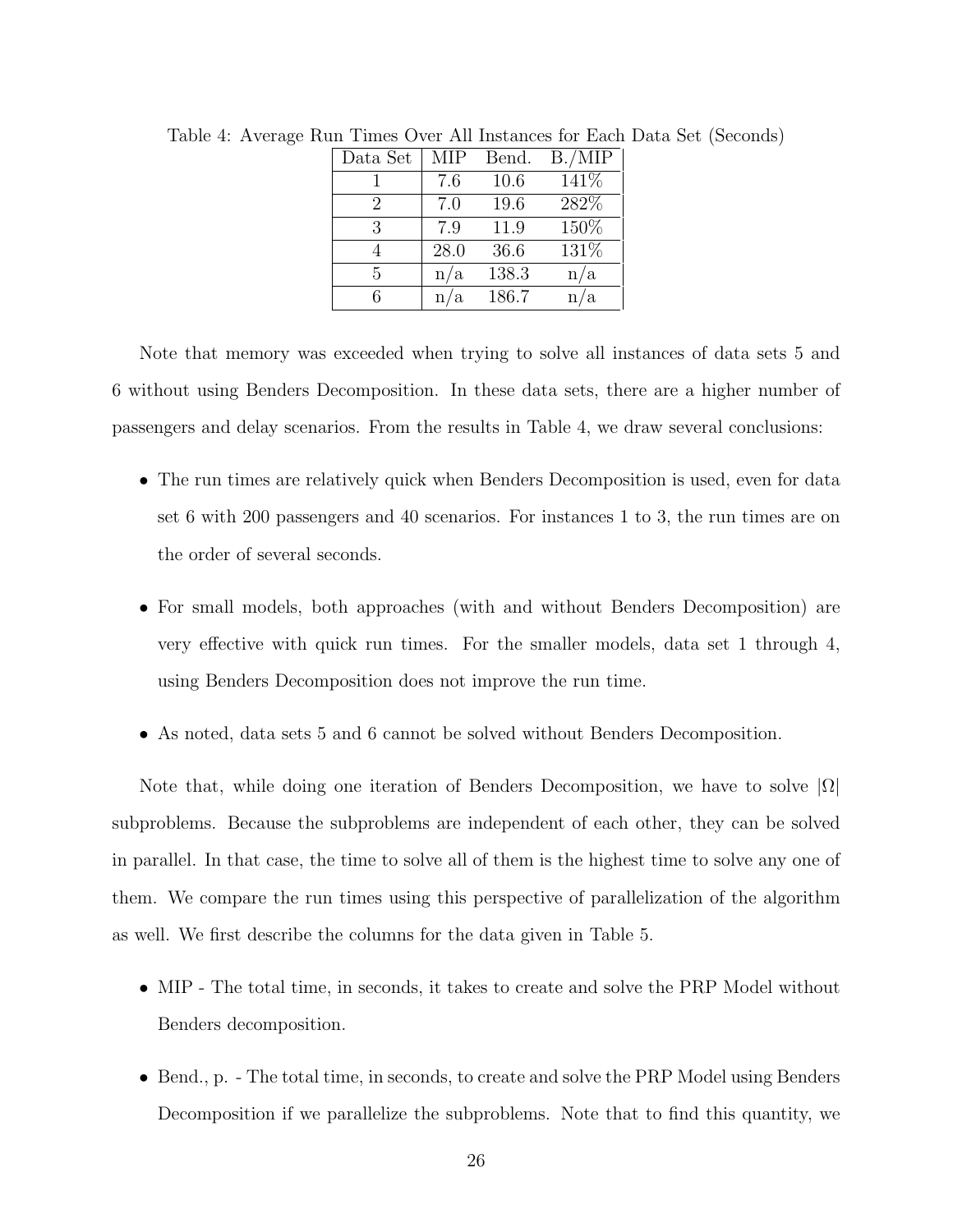calculate the time to solve each of the  $|\Omega|$  subproblems, and take the maximum.

• B.,p./MIP - The ratio of the entry in column "Bend., p." to the entry in the column "MIP."

| Data Set      | MIP  | Bend., p. | B.,p./MIP |
|---------------|------|-----------|-----------|
|               | 7.6  | 6.3       | 83%       |
| $\mathcal{D}$ | 7.0  | 10.3      | 147\%     |
| 3             | 7.9  | 7.7       | 97%       |
|               | 28.0 | 14.4      | 52%       |
| 5             | n/a  | 62.7      | n/a       |
|               | n/a  | 87.1      | /a        |

Table 5: Average Run Times Over All Instances with Parallelization (Seconds)

Note that, when parallelized, a Benders Decomposition approach becomes faster than the direct MIP in most of the smaller test instances as well.

For data sets 7-9, we present the total time, in seconds, to create and solve the PRP Model using Benders Decomposition if we parallelize the subproblems, as in Table 5.

Table 6: Average Run Times Over All Instances with Parallelization (Seconds)

| Data Set | Bend., p. |
|----------|-----------|
|          | 18.8      |
|          | 18.4      |
| Q        | 26.1      |

For some flight delays, airlines may want to consider many different possibilities for the outcome of the length of the delay. To accomplish this goal, more subproblems can be included while solving the PRP model with the Benders Decomposition approach. Since the algorithm can be parallelized, adding more subproblems has minimal, if any, effect on the run time in solving the model. Thus, the PRP model is adaptable to any number of possible delay lengths and would continue to have a reasonable run time.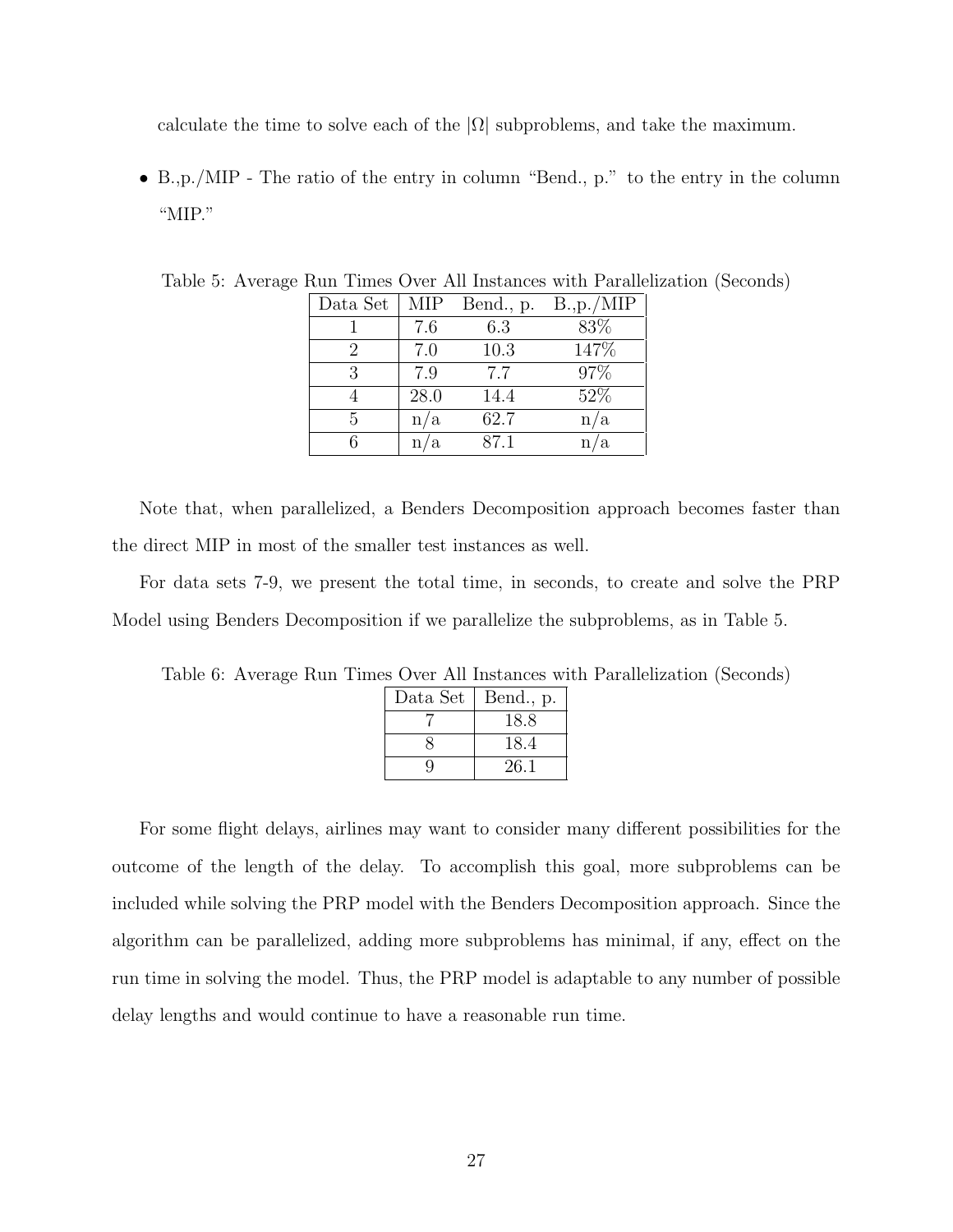#### 4.2.3 Results on Delays

In this section, we present results that show the difference in passenger delays when the PRP Model is used versus the comparison method. Recall that in the comparison method, disrupted passengers from the delayed flight are reaccommodated one-by-one after missing a connection, and that the test instances for a specific data set vary by the destinations of the passengers and the order they are reaccommodated with the comparison method.

To see this difference, we look at the number of passengers experiencing a delay, the number not reaching their destination by the end time, the average delay experienced over all passengers on the delayed flight, and the highest delay for any one passenger. Note that we have assigned a delay of 4320 minutes (three days) for not being able to be reaccommodated. The metrics, given for both methods, are now described further.

- "AEND" the average expected number of passengers delayed over all scenarios and all instances.
- "AENNR" the average expected number of passengers not reaccommodated, i.e., not reaching their destinations by the end time, over all scenarios and all instances. Note that passengers not reaccommodated are considered to be delayed.
- "AED" the average expected delay over all passengers, scenarios, and instances, in minutes.
- "Delay". The percentage that the average expected delay for the PRP Model is of the average expected delay for the comparison method.
- "AEHD" the average expected value of the highest passenger delay over all scenarios and instances, in minutes.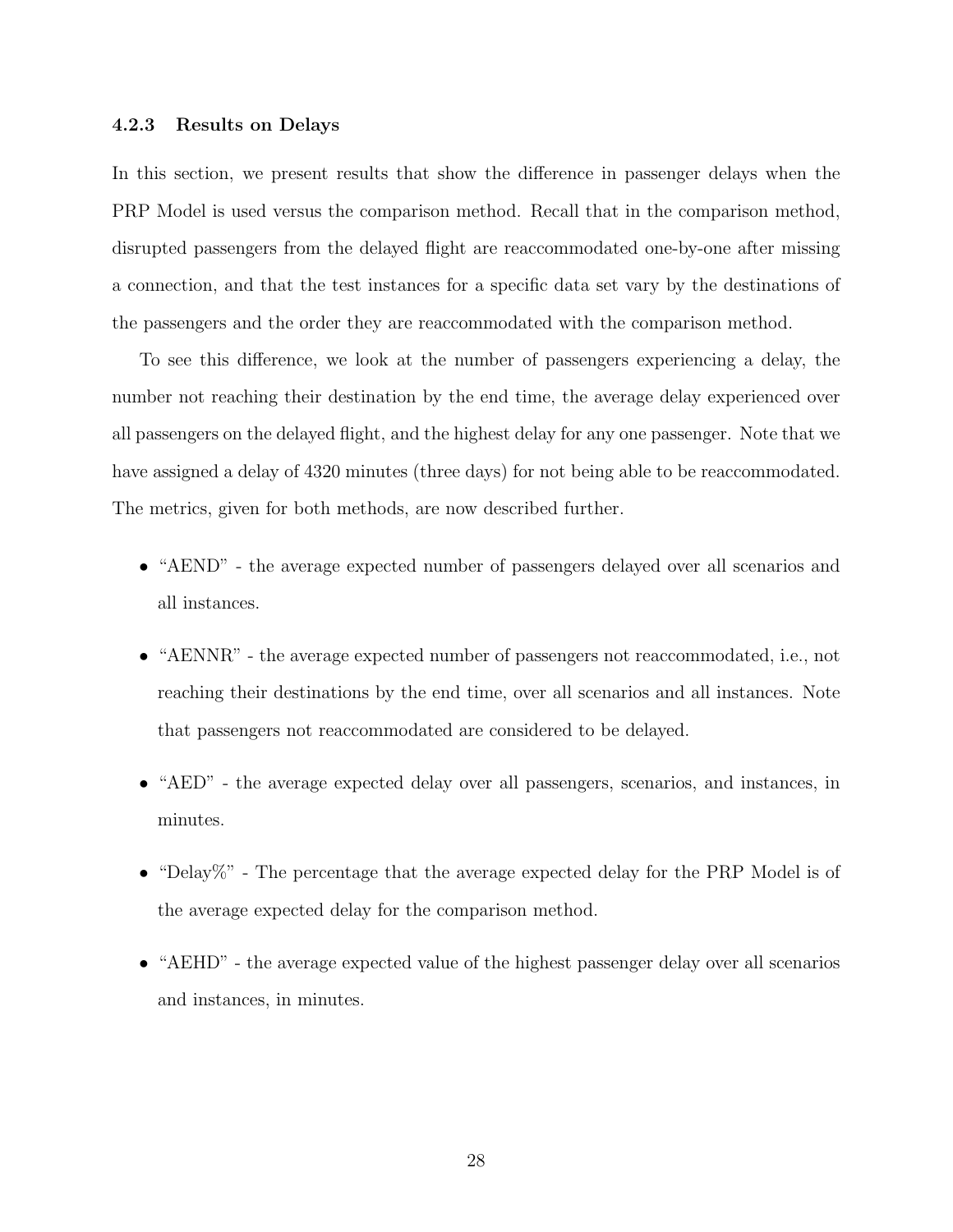| Set            | Method | <b>AEND</b> | <b>AENNR</b> | <b>AED</b> | $Delay\%$         | <b>AEHD</b> |
|----------------|--------|-------------|--------------|------------|-------------------|-------------|
| $\mathbf{1}$   | PRP    | 25.4        | 0.0          | 85.7       | 27%               | 255.2       |
| $\mathbf 1$    | Comp.  | 29.3        | 2.7          | 340.2      |                   | 2231.2      |
| $\overline{2}$ | PRP    | 51.8        | 0.05         | 96.5       | 18%               | 513.6       |
| $\overline{2}$ | Comp.  | 57.3        | 10.6         | 558.9      |                   | 2706.7      |
| 3              | PRP    | 53.6        | 0.0          | 92.7       | 27%               | 371.0       |
| 3              | Comp.  | 58.4        | 5.5          | 348.7      |                   | 2683.3      |
| $\overline{4}$ | PRP    | 63.8        | 0.0          | 159.4      | 17%               | 390.1       |
| $\overline{4}$ | Comp.  | 72.0        | 18.7         | 973.7      |                   | 3681.7      |
| 5              | PRP    | 126.0       | 0.03         | 157.9      | 13%               | 645.1       |
| 5              | Comp.  | 136.3       | 49.4         | 1199.5     |                   | 3739.5      |
| 6              | PRP    | 116.2       | 0.0          | 123.9      | 12%               | 330.6       |
| 6              | Comp.  | 134.0       | 42.3         | 1032.7     |                   | 3758.9      |
| $\overline{7}$ | PRP    | 83.2        | 0.2          | 35.2       | $\overline{26\%}$ | 537.2       |
| 7              | Comp.  | 87.4        | 8.6          | 222.3      |                   | 2334.0      |
| 8              | PRP    | 83.6        | 0.1          | 34.8       | 31\%              | 426.0       |
| 8              | Comp.  | 86.3        | 5.9          | 164.3      |                   | 2520.8      |
| 9              | PRP    | 80.3        | 0.03         | 27.8       | $\overline{23\%}$ | 254.2       |
| 9              | Comp.  | 83.4        | 5.9          | 157.5      |                   | 2561.3      |

Table 7: Average Values over all Instances and Scenarios for Each Data Set

In Table 8, we present the same information, but specifically for the scenario with the highest delay.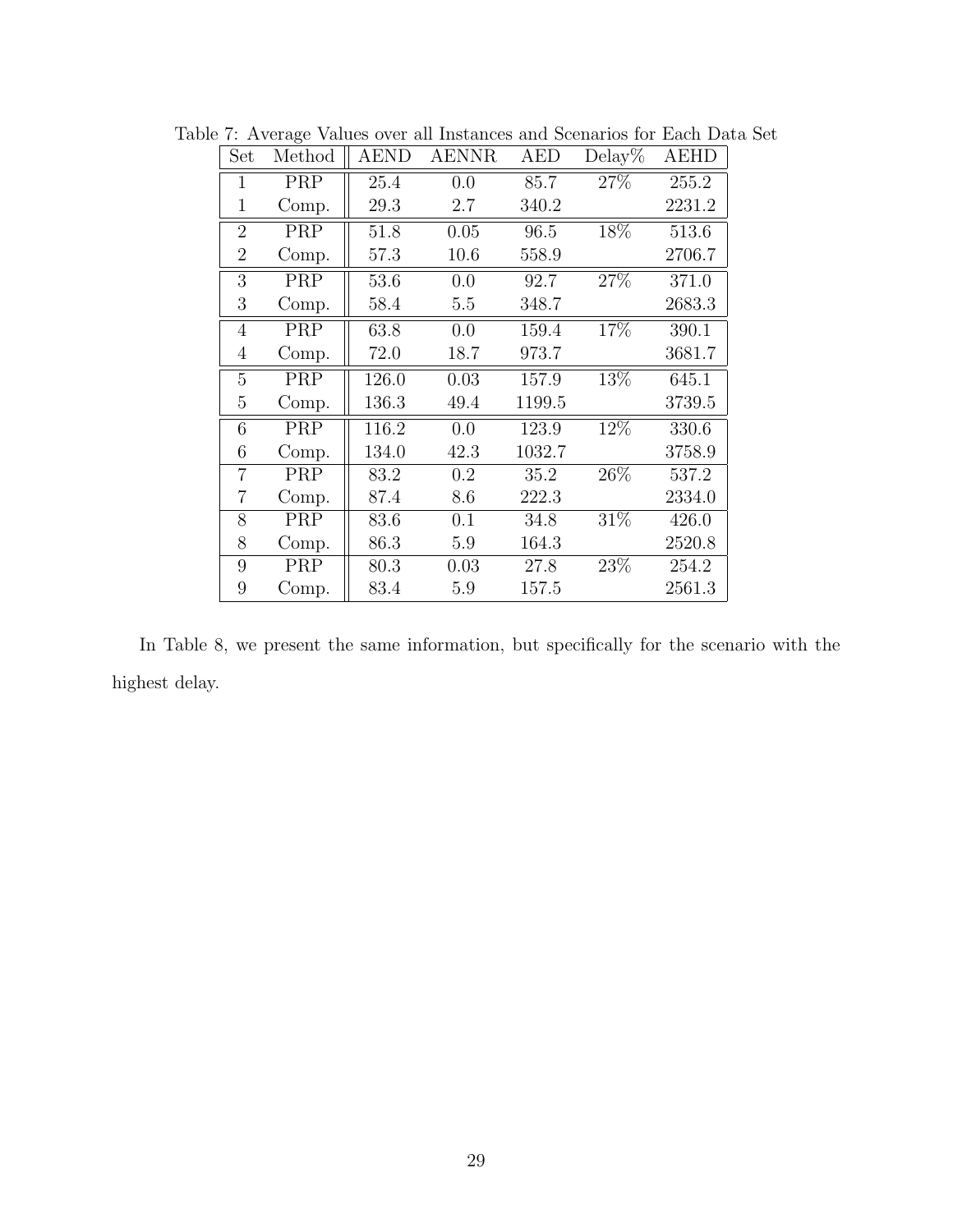| Set            | Method | AND   | <b>ANNR</b> | AC     | $\overline{\mathrm{D}}$ elay% | <b>AHD</b> |
|----------------|--------|-------|-------------|--------|-------------------------------|------------|
| $\mathbf{1}$   | PRP    | 31.1  | 0.0         | 164.4  | $\overline{21\%}$             | 379.8      |
| $\mathbf{1}$   | Comp.  | 41.5  | 7.2         | 826.1  |                               | 4320       |
| $\overline{2}$ | PRP    | 63.5  | 0.07        | 181.3  | 16%                           | 444.6      |
| $\overline{2}$ | Comp.  | 77.5  | 23.5        | 1182.9 |                               | 4320       |
| 3              | PRP    | 66.5  | 0.0         | 178.4  | 22%                           | 472.9      |
| 3              | Comp.  | 80.3  | 14.4        | 833.7  |                               | 4320       |
| $\overline{4}$ | PRP    | 68.9  | 0.0         | 276.7  | 13%                           | 523.1      |
| 4              | Comp.  | 91.9  | 42.8        | 2083.6 |                               | 4320       |
| 5              | PRP    | 136.5 | 0.1         | 273.3  | 12%                           | 780.3      |
| $\overline{5}$ | Comp.  | 176.4 | 94.3        | 2243.9 |                               | 4320       |
| 6              | PRP    | 134.5 | 0.0         | 241.1  | 12%                           | 478.7      |
| 6              | Comp.  | 174.5 | 83.9        | 1987   |                               | 4320       |
| $\overline{7}$ | PRP    | 110.3 | 0.5         | 91.2   | 22%                           | 1640.1     |
| 7              | Comp.  | 118.7 | 25.3        | 624.6  |                               | 4040.0     |
| 8              | PRP    | 103.8 | 0.3         | 80.8   | 23%                           | 1177.3     |
| 8              | Comp.  | 109.3 | 17.4        | 449.9  |                               | 4320       |
| 9              | PRP    | 106.2 | 0.3         | 80.9   | 16%                           | 872.2      |
| 9              | Comp.  | 115.1 | 21.5        | 541.9  |                               | 4320       |

Table 8: Average Values over all Instances and the Worst Scenarios for Each Data Set

#### 4.2.4 Evaluation and Comparison of Methods

In Section 4.2.3, we presented the results of the test instances for each of our data sets, showing differences between the PRP Model and the comparison method. Recall that to evaluate the potential impact of the PRP Model, we compared this to the case where there was no preemptive rerouting, but then disrupted passengers were reassigned one-by-one after missing a connection.

The computational results demonstrate that our proposed method yields better passenger outcomes in our instances. We now make some conclusions regarding the differences in delays, based on the results given in Section 4.2.3. There is a significant range in the average delays experienced, which is not surprising. Some destinations are much harder to get to than others, based on which markets have many flights going to and from them. As expected, our average expected delay is significantly less than the comparison average expected delay.

We have done some statistical analysis on the data for all the data sets. First is a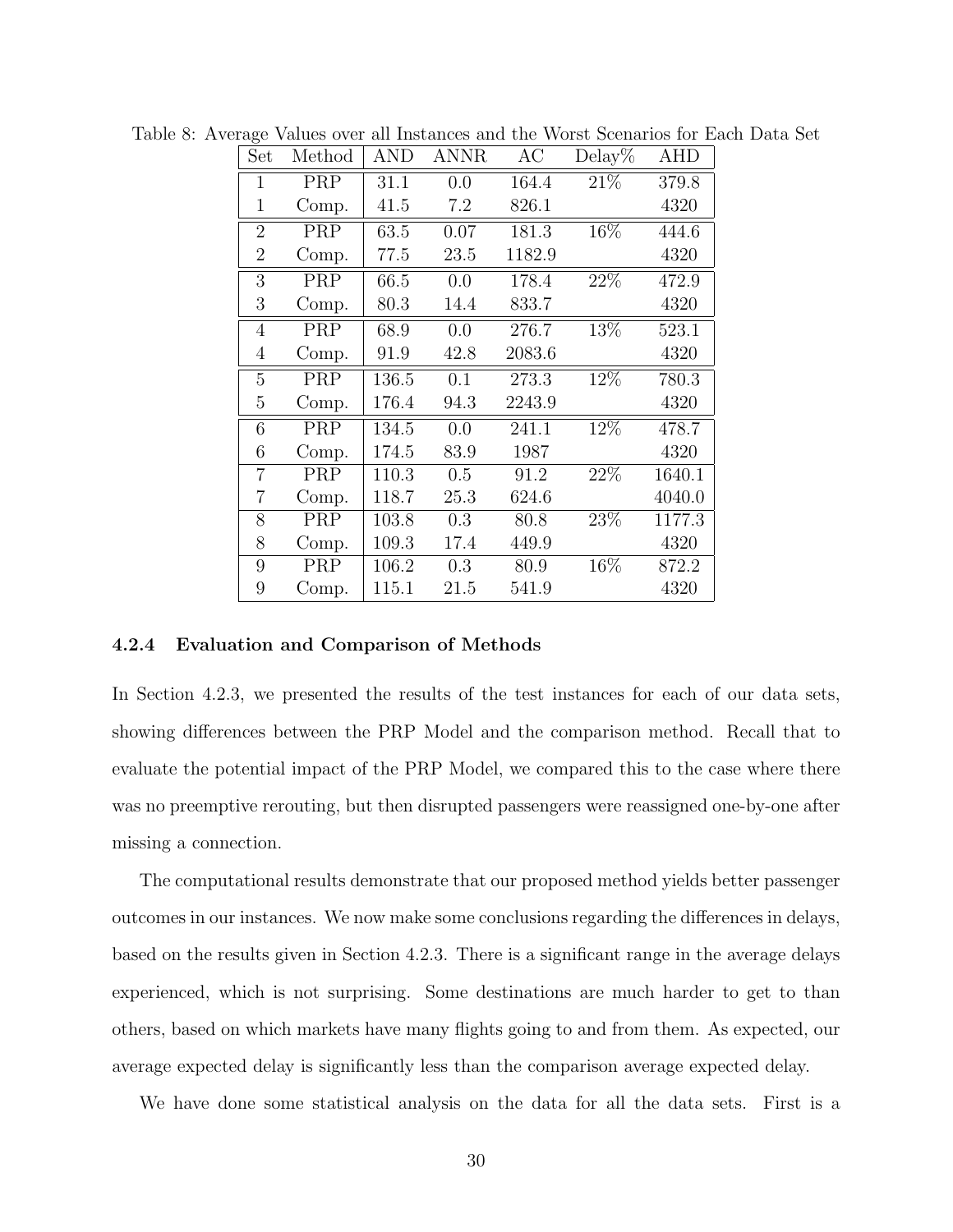hypothesis test comparing our average expected delay and the comparison average expected delay. Letting  $\mu_c$  and  $\mu_n$  be the average expected delays for the comparison method and our model, respectively, our null hypothesis is  $H_0$ :  $\mu_c - \mu_n = 0$ . Thus our null hypothesis says that there is no difference between  $\mu_c$  and  $\mu_n$ . The alternative hypothesis is  $H_1$ :  $\mu_c - \mu_n > 0$ . Note that this is a one-sided alternative hypothesis. Since our method has the added benefit of allowing passengers to get off the delayed flight and considering all passengers together, the delay from our method will never be more than the delay from the comparison method. Any solution that can be achieved using the comparison method can also be achieved using our method.

The t-statistic is  $t = \frac{\bar{y}}{s/\sqrt{n}}$ , where  $\bar{y}$  is the average value of  $\mu_c - \mu_n$  over the instances, s is the sample standard deviation of the value of  $\mu_c - \mu_n$  in the instances, and n is the number of instances. With the values obtained, for all data sets, the null hypothesis can be rejected even at the 0.1% level.

It is notable that the highest expected delay experienced for any one passenger decreases significantly in all but two instances in all data sets. These are the eleventh instance for data set 2, where the highest expected delay for our method and the comparison method are 3276.5 and 3247.5, respectively, a difference of 29 minutes, and the ninth instance for data set 7, where the highest expected delays from the two methods are equal. Recall that 4320 minutes (three days) is the cost of not being reacommodated. Also, in the scenario with the greatest delay for each data set, the highest delay for any one passenger using the PRP model is always less than or equal to that for the comparison method, but is usually much less.

The number of passengers delayed and the number delayed over 30 minutes decreases as well while using the PRP Model. It is notable that in every instance, all of the values both in expectation and in the scenario with the longest delay are better using the PRP Model. The only exception is a couple of instances, where the expected number of people delayed is slightly higher or the same using the PRP Model, since the average delay length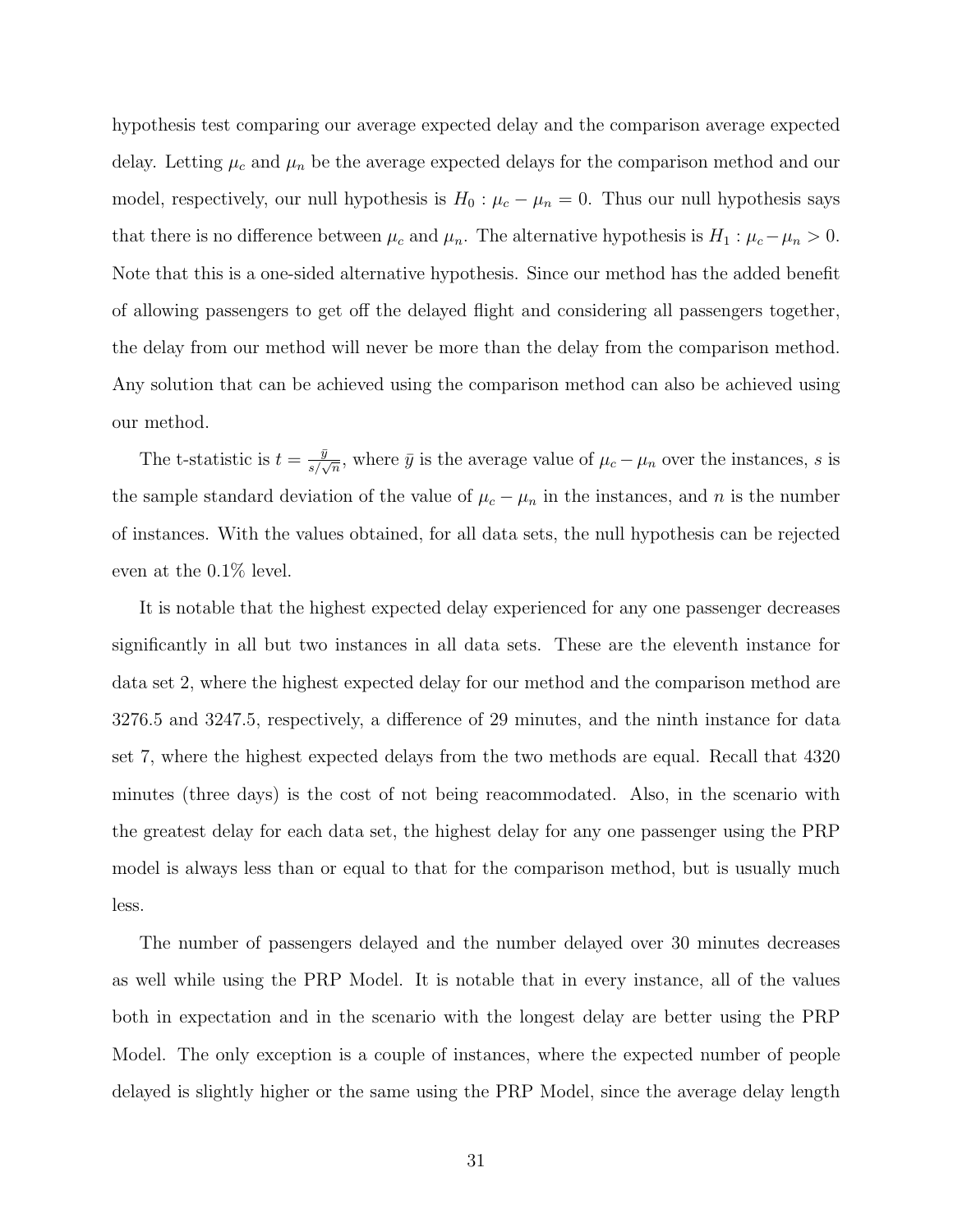is minimized instead, but the other values are significantly better with the PRP Model.

One question is how great the impact is of the preemptive part of the PRP model in this reduction in the delays passengers experience using the PRP model. In Table 9, we present for data sets 1-6, the average percentage of passengers over all instances who had the delayed flight in their original itineraries and were given new itineraries in the first-stage problem that did not include the delayed flight using the PRP model. We see that moving passengers off the delayed flight preemptively affects many passengers.

Table 9: Average Percentage of Passengers Moved Off Delayed Flight for Each Data Set

Note that in our instances, we assume a linear relationship between the delay a passenger experiences and the cost that should be assigned for that delay. For example, we assume that a two hour delay should be assigned twice the cost of a one hour delay. In actuality, a passenger may miss a meeting with a two hour delay but not with a one hour delay, so the two hour delay is much more than twice as costly. Also, it may be more accurate to assign a higher delay to one passenger being delayed two hours than two passengers waiting one hour each. We can generalize the model to a nonlinear relationship between the length of delay and cost assigned to the delay by simply changing the delay cost  $c_{pi}$  for an itinerary  $i \in I_p$  for passenger  $p \in P$  or changing the delay on an arc  $a \in A_e$ .

### 5 Conclusions and Future Research

Our contributions are a new approach to passenger reaccommodation, specifically in proactively handling passenger delays before misconnections occur and using known probabilities; the PRP Model where the second-stage problem is modeled as a minimum cost flow problem; and a Benders Decomposition-based approach to finding tractable solutions. Our strong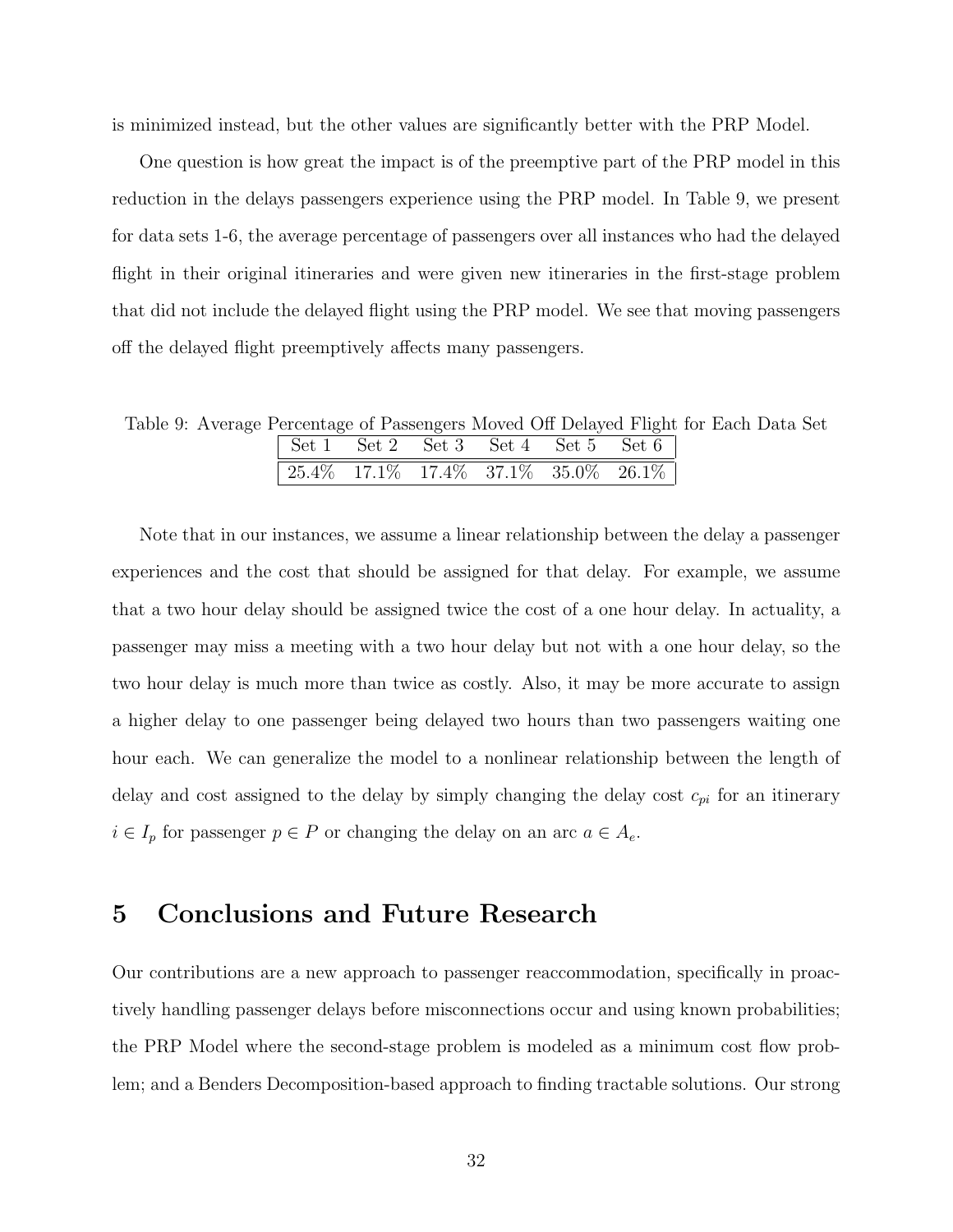computational and run time results show the framework and model's effectiveness for reducing the length of passenger delays.

In practice, there is often not only one delayed flight, but many different delays and cancellations all affecting each other during daily operations for an airline. For example, if there is a snowstorm or other bad weather, many flights may be affected. In addition, a delay in one flight, even as a result of a mechanical problem, could cause downstream delays in other flights. Thus concurrent delays are possible.

The PRP model lays the groundwork for studying the more realistic problem in which multiple flights may experience concurrent delays. In the future, we plan to expand our research to address multiple simultaneous delays. We hope to use a formulation that employs the idea of a "portfolio" of flights for each passenger. This would determine what flight the passenger should take from the current location, and also any flights to take in each possible disruption scenario based on the delayed flights' set of possible delay outcomes.

## Acknowledgments

We would like to thank Divakar Viswanath from the Department of Mathematics at the University of Michigan. Dr. Viswanath was especially helpful during the implementation of the PRP model and also gave valuable feedback on several sections of the paper.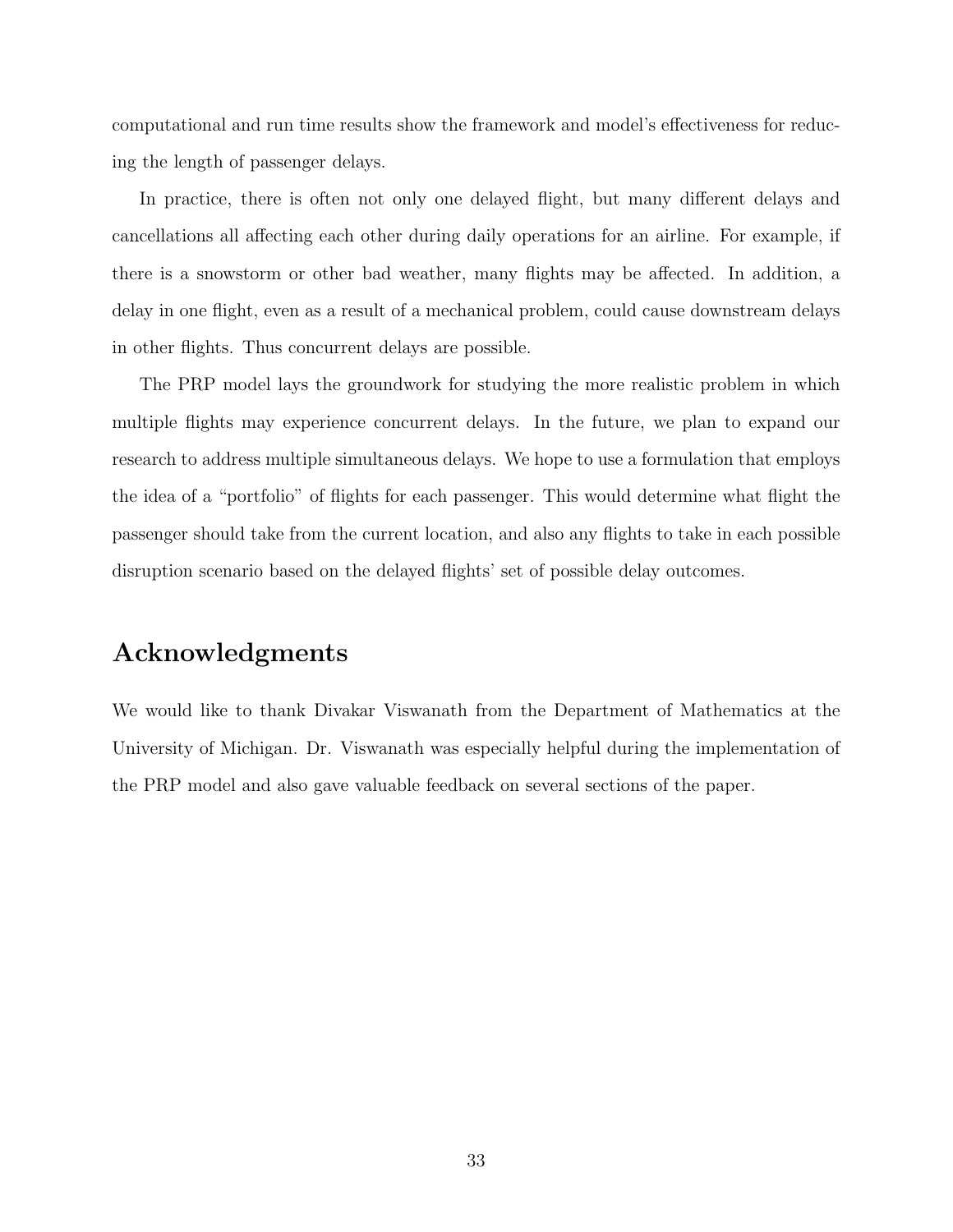### References

- Abdelghany, A., Ekollu, G., Narasimhan, R. and Abdelghany, K. (2004). A proactive crew recovery decision support tool for commercial airlines during irregular operations, Annals of Operations Research 127(1): 309–331.
- AhmadBeygi, S., Cohn, A. and Lapp, M. (2010). Decreasing airline delay propagation by re-allocating scheduled slack, IIE Transactions 42(7): 478–489.
- Barnhart, C., Kniker, T. and Lohatepanont, M. (2002). Itinerary-based airline fleet assignment, Transportation Science 36(2): 199.
- Belobaba, P., Odoni, A. and Barnhart, C. (2009). The global airline industry, Wiley.
- Benders, J. F. (1962). Partitioning procedures for solving mixed-variables programming problems, Numerische mathematik 4(1): 238–252.
- Bratu, S. and Barnhart, C. (2006). Flight operations recovery: New approaches considering passenger recovery, Journal of Scheduling 9(3): 279–298.
- Cordeau, J., Stojkovic, G., Soumis, F. and Desrosiers, J. (2001). Benders decomposition for simultaneous aircraft routing and crew scheduling, *Transportation Science* **35**(4): 375.
- Eggenberg, N., Salani, M. and Bierlaire, M. (2010). Constraint-specific recovery network for solving airline recovery problems, *Computers & Operations Research* **37**(6): 1014–1026.
- http://www.transtats.bts.gov (n.d.). Bureau of transportation statistics.
- Jacobs, T., Smith, B. and Johnson, E. (2008). Incorporating network flow effects into the airline fleet assignment process, Transportation Science 42(4): 514–529.
- Jafari, N. and Hessameddin Zegordi, S. (2010). Simultaneous recovery model for aircraft and passengers, Journal of the Franklin Institute .